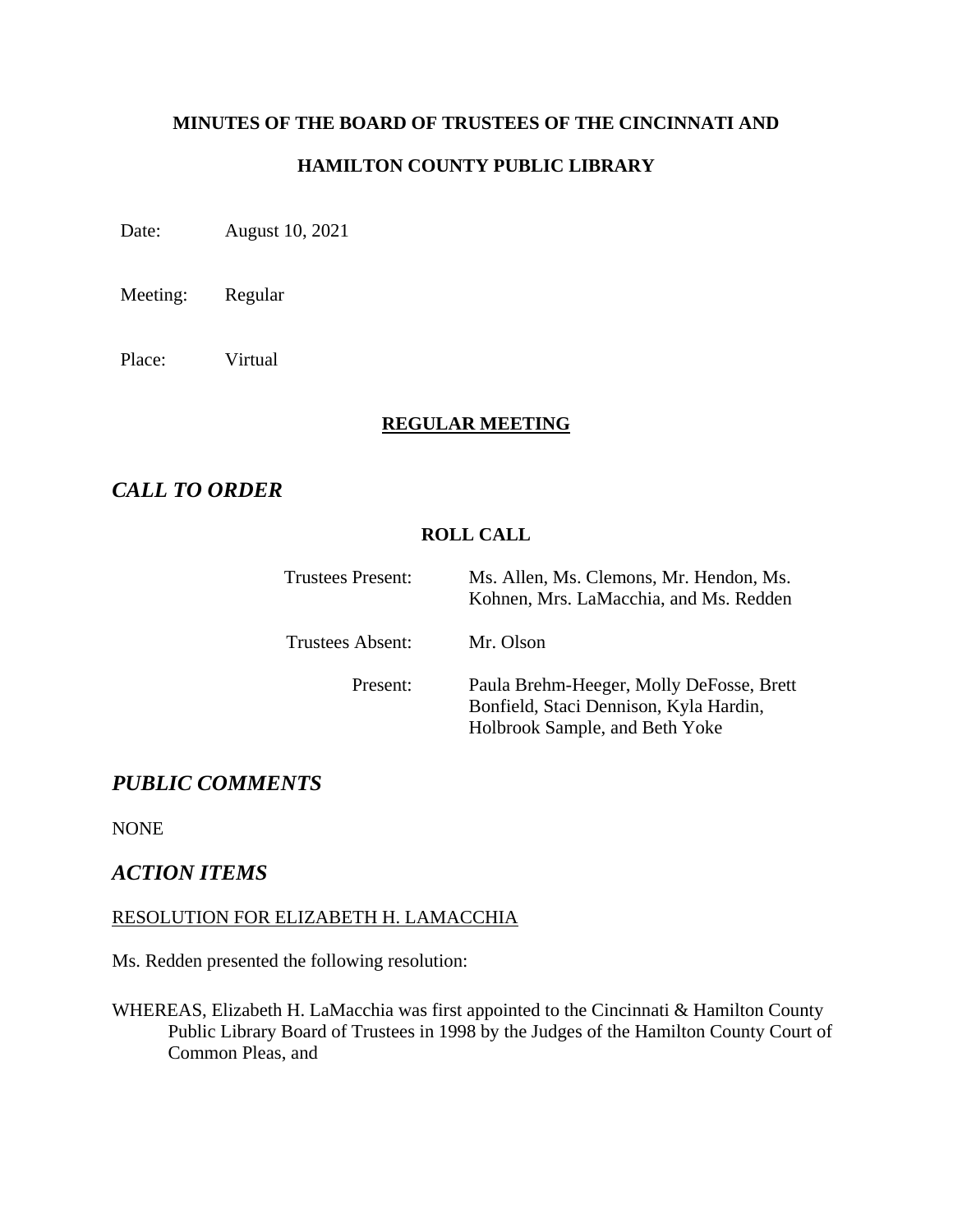- WHEREAS, Mrs. LaMacchia served for 23 years as a valued member of the Library's Board of Trustees including President of the Board in 2003, 2009, and 2016 and Vice President in 2002, 2008, and 2015, and
- WHEREAS, Mrs. LaMacchia has been a staunch, vocal supporter of the Library for nearly forty years, beginning with her volunteer work for the Friends of the Library in 1984 and as Director of the Friends of the Library from 1988-1998, and
- WHEREAS, Mrs. LaMacchia has been a generous donor to the Library and the Library Foundation through personally giving or directing from the LaMacchia Family Foundation more than \$200,000 in the past 20 years, and
- WHEREAS, while she served on the Board, the Library received national recognition including the National Medal for Museum and Library Service in 2013 and consecutive five-star ratings among public libraries in our population and budget categories from Library Journal in 2013, 2014, 2015, 2016, 2017, 2018, and 2019, and
- WHEREAS, while she served on the Board, Library use reached record levels, resulting in the Library ranking in the top 5 of busiest library systems in the United States in 2014, 2015, 2017, and 2018, and the 2nd busiest in the United States in 2016, and
- WHEREAS, Mrs. LaMacchia supported the building or renovation of Library locations in more than a dozen Hamilton County communities including Anderson, Avondale, Bond Hill, Clifton, Deer Park, Greenhills, Groesbeck, Loveland, Madeira, the Downtown Main Library, Pleasant Ridge, Price Hill, Reading, St. Bernard, and Walnut Hills and creating accessible spaces and upholding the Library's mission of connecting people with the world of ideas and information, and
- WHEREAS, throughout her tenure on the Board, Mrs. LaMacchia continually demonstrated strong and vocal care and concern for the staff, by advocating for fair policies, salaries, and benefits, and
- NOW THEREFORE, BE IT RESOLVED in recognition of her years of devoted service, the Members of the Board of Trustees thank and commend Elizabeth H. LaMacchia for her dedicated service to the Cincinnati & Hamilton County Public Library.
- BE IT FURTHER RESOLVED that a copy of this Resolution be spread upon the Minutes of the Board of Trustees of the Cincinnati & Hamilton County Public Library.

It is recommended that the Board approve the Resolution in recognition of Mrs. LaMacchia's years of devoted service to the Cincinnati & Hamilton County Public Library.

Ms. Allen moved that the Board adopt the resolution as it is written.

Mr. Hendon seconded.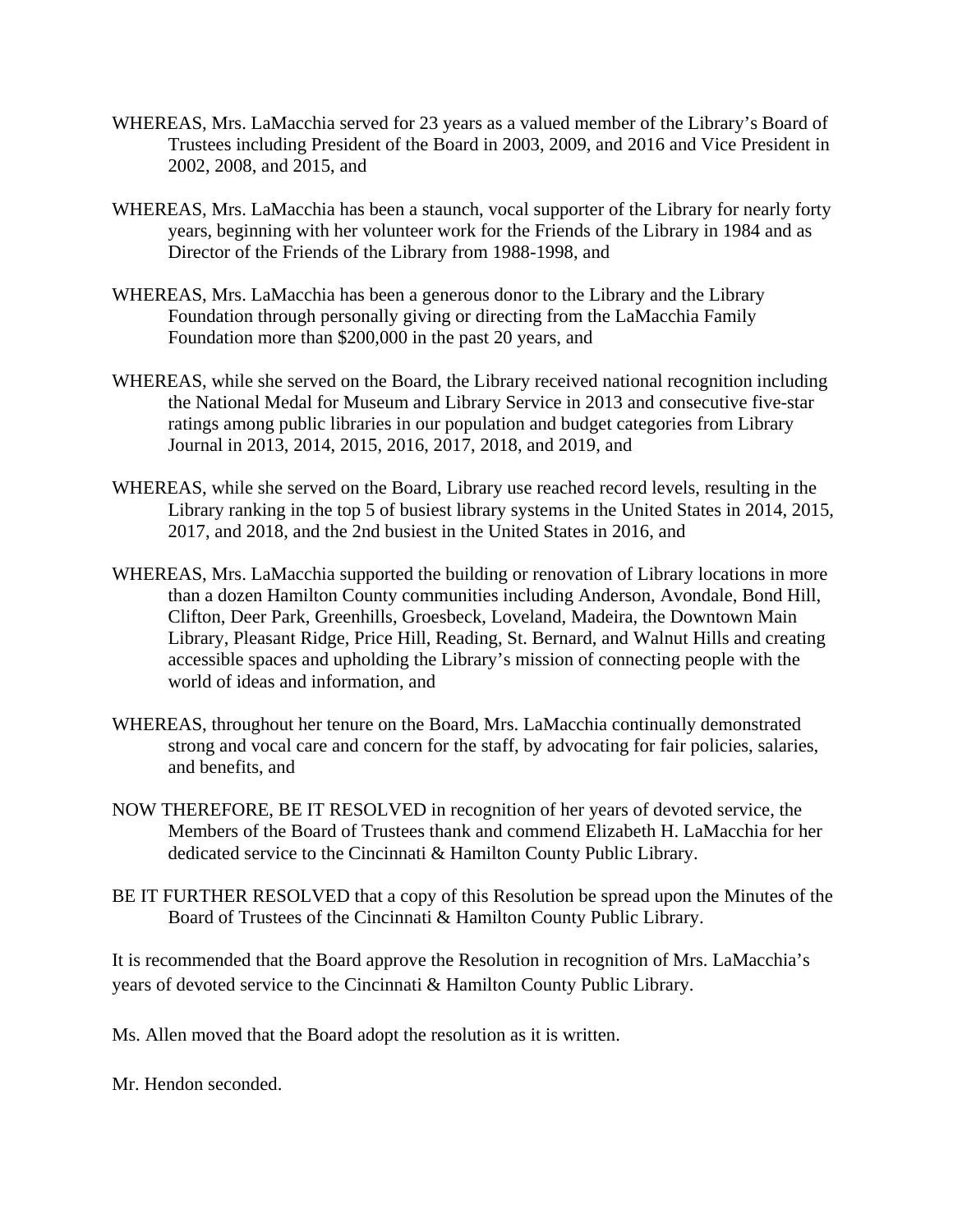Voting for the motion: Ms. Allen, Ms. Clemons, Mr. Hendon, Ms. Kohnen, Mrs. LaMacchia (pass), Ms. Redden…5 ayes. The motion carried. **(27-2021)**.

Ms. Redden also read a President's Letter from Ohio Senate President Matt Huffman and Senator Steve Wilson in honor of Mrs. LaMacchia's years of dedicated service to the Cincinnati & Hamilton County Public Library.

#### RESOLUTION FOR THE PUBLIC LIBRARY FUND

Ms. Redden presented the following resolution:

- WHEREAS, Ohio's public libraries currently serve more than 8.4 million individuals; and the Cincinnati & Hamilton County Public Library has nearly 500,000 cardholders, and
- WHEREAS, Ohio's public libraries have the highest use per capita in the nation; and the Cincinnati & Hamilton County Public Library is the third busiest public library system in the nation, seeing over 5.5 million library visits and circulating more than 21 million items in 2019, and
- WHEREAS, State funding for Ohio public libraries through the Public Library Fund ensures all Ohioans have access to a minimum, consistent level of services statewide, regardless of their zip code, and
- WHEREAS, Ohio's public libraries played a vital role in supporting the community through the COVID-19 pandemic, and the Cincinnati & Hamilton County Public Library contributed to the county's mask-making effort by providing over 800 masks to health care workers; saved 735 lives through blood drives at library locations; served as a COVID-19 testing site where over 2,400 tests were administered; distributed COVID-19 at-home test kits; and hosted Cincinnati and Hamilton County vaccination pop-up clinics where 279 residents have been vaccinated so far, and
- WHEREAS, Ohio's public libraries provide public access to the Internet, computers, and the latest technology; and the Cincinnati & Hamilton County Public Library provided nearly 3.1 million computer and Wi-Fi sessions to the residents of Hamilton County in 2019, and
- WHEREAS, Public libraries help Ohioans build workforce development skills, support small businesses and entrepreneurs, and provide life-long learning opportunities; and in 2019 the Cincinnati & Hamilton County Public Library's Downtown Main Library assisted 15,600 small businesses, schools, and non-profits through its MakerSpace and fielded nearly 9,000 customer questions concerning job application and resume assistance through its TechCenter, and
- WHEREAS, Public libraries help young Ohioans build early literacy skills, succeed in school, and prepare for college, careers and life, and in 2019 the Cincinnati & Hamilton County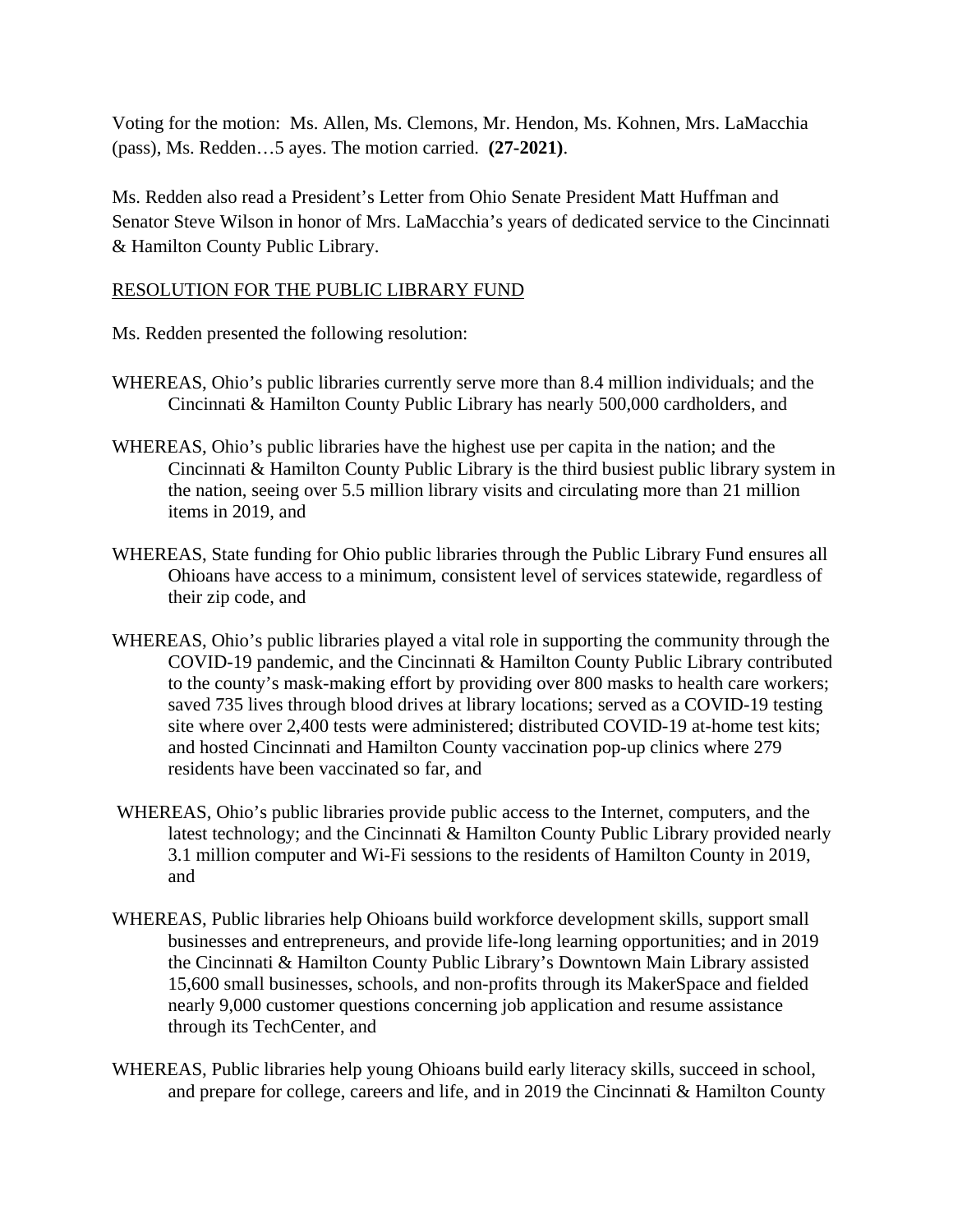Public Library hosted 13,725 programs and events for youth and delivered 535 teacher collections to 86 schools, and

- WHEREAS, The return on investment for those served by the Cincinnati & Hamilton County Public Library in 2019 was \$6.47 for every tax dollar invested, bringing the Library's total economic benefit to \$395.4 million, and
- WHEREAS, The Cincinnati & Hamilton County Public Library currently receives nearly 50% of our operating funds through the Public Library Fund, and

NOW THEREFORE, BE IT RESOLVED, That on this day of August 10, 2021, we, the members of the Cincinnati & Hamilton County Public Library Board of Trustees, extend our sincere appreciation to the Ohio General Assembly and Governor DeWine for making public libraries a priority in the state budget and for maintaining the Public Library Fund at 1.7% of the state's total General Revenue Fund for Fiscal Years 2022 and 2023.

BE IT FURTHER RESOLVED that a copy of this Resolution be spread upon the Minutes of the Board of Trustees of the Cincinnati & Hamilton County Public Library.

Mr. Hendon moved that the Board adopt the resolution as it is written.

Mrs. LaMacchia seconded.

Voting for the motion: Ms. Allen, Ms. Clemons, Mr. Hendon, Ms. Kohnen, Mrs. LaMacchia, Ms. Redden…6 ayes. The motion carried. **(28-2021)**.

Mr. Hendon moved the following:

• **Approve the proposed holiday closing schedule for 2022. Employees are paid holiday time for all closed dates except for Easter and the early closing on New Year's Eve, are in accordance with the Library's Holiday Policy.** 

Saturday, January 1 – New Year's Day Monday, January 17 – Martin Luther King Jr. Day Sunday, April 17 – Easter Monday, May 30 – Memorial Day Sunday, June 19 – Juneteenth Monday, July 4 – Independence Day Monday, September 5 – Labor Day Thursday, November 24 – Thanksgiving Day Saturday, December 24 – Christmas Eve Sunday, December 25 – Christmas Day Monday, December 26 – Christmas Day Recognized Saturday, December 31 – New Year's Eve close at 5:00 p.m. Sunday, January 1, 2023 – New Year's Day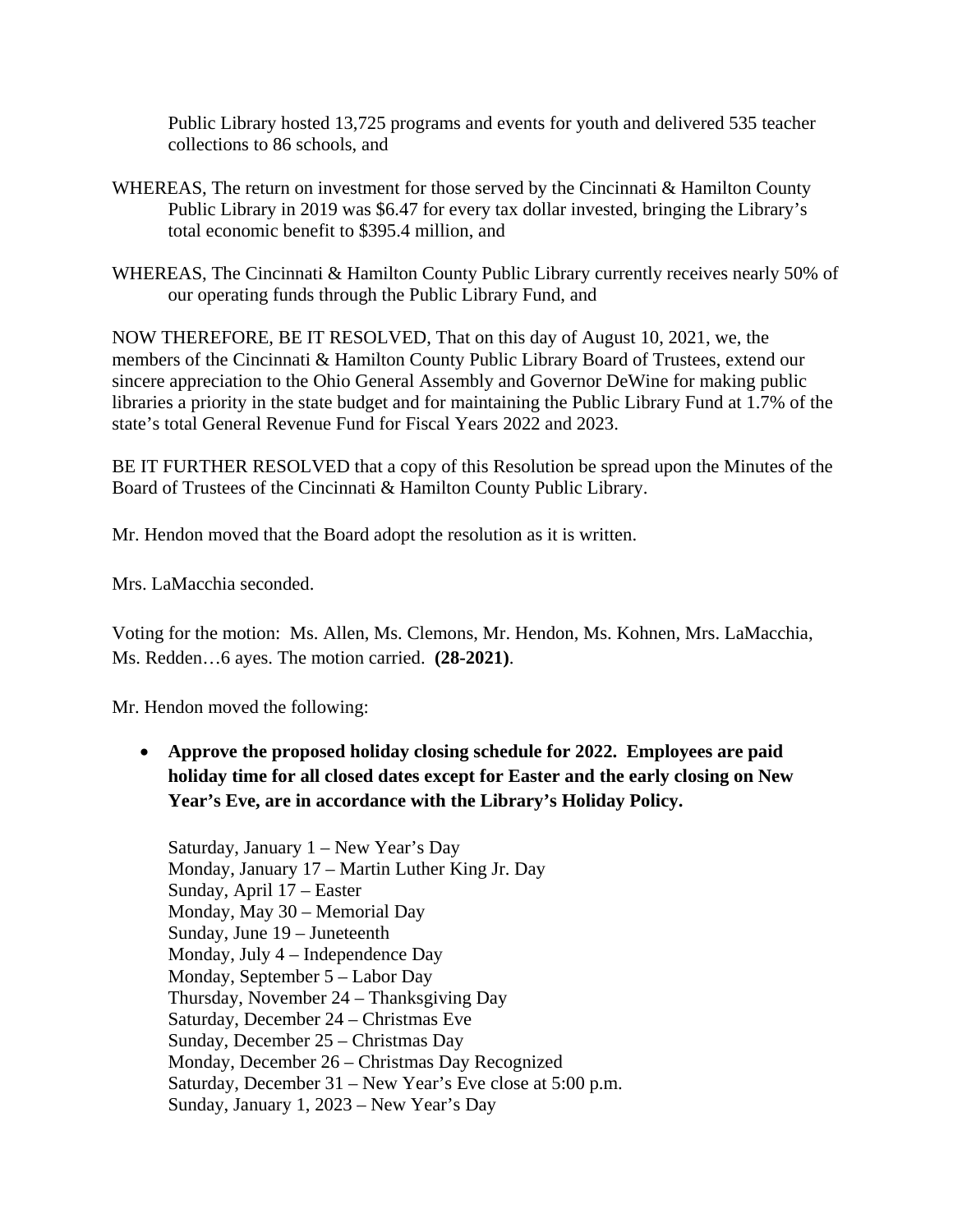Monday, January 2, 2023 – New Year's Day Recognized

Mrs. LaMacchia seconded.

Voting for the motion: Ms. Allen, Ms. Clemons, Mr. Hendon, Ms. Kohnen, Mrs. LaMacchia, Ms. Redden…6 ayes. The motion carried. **(29-2021)**.

Mr. Hendon moved the following:

• **Authorize the Eva Jane Romaine Coombe Director to modify the current agreement with Turner Construction via GMP amendment for the Main Library North Plaza Renovation – GMP inclusive of CMR fee and CMR contingency equal to or less than \$1,045,000 with an overall project budget of \$1,350,000.**

Champlin and Group 4 updated the Facilities and Finance and Audit Committee on the design progress of the Main Library project at a committee meeting on July 28, 2021.

After reviewing several options for the relocation of the book fountain, MKSK (landscape architect) is working to incorporate the sculptural elements of the book fountain into the new plaza design. The elevator and skylight work have started. The scaffolding is currently being built in the atrium and is expected to be completed by mid-August. The bid process for the North Plaza work is almost complete. There is the possibility for necessary change orders to accommodate additional sidewalk along Vine St. that has been on hold awaiting the plaza work.

Mrs. LaMacchia seconded.

Voting for the motion: Ms. Allen, Ms. Clemons, Mr. Hendon, Ms. Kohnen, Mrs. LaMacchia, Ms. Redden…6 ayes. The motion carried. **(30-2021)**.

Mr. Hendon moved the following:

• **Confirm the following appropriation increase to account for additional programming expenses.**

#### *Kersten Fund*

*Expenses*

Supplies - increase by  $\qquad \qquad$  8,000.00

*Increase in expenses*  $\qquad$  \$ 8,000.00

Mrs. LaMacchia seconded.

Voting for the motion: Ms. Allen, Ms. Clemons, Mr. Hendon, Ms. Kohnen, Mrs. LaMacchia, Ms. Redden…6 ayes. The motion carried. **(31-2021)**.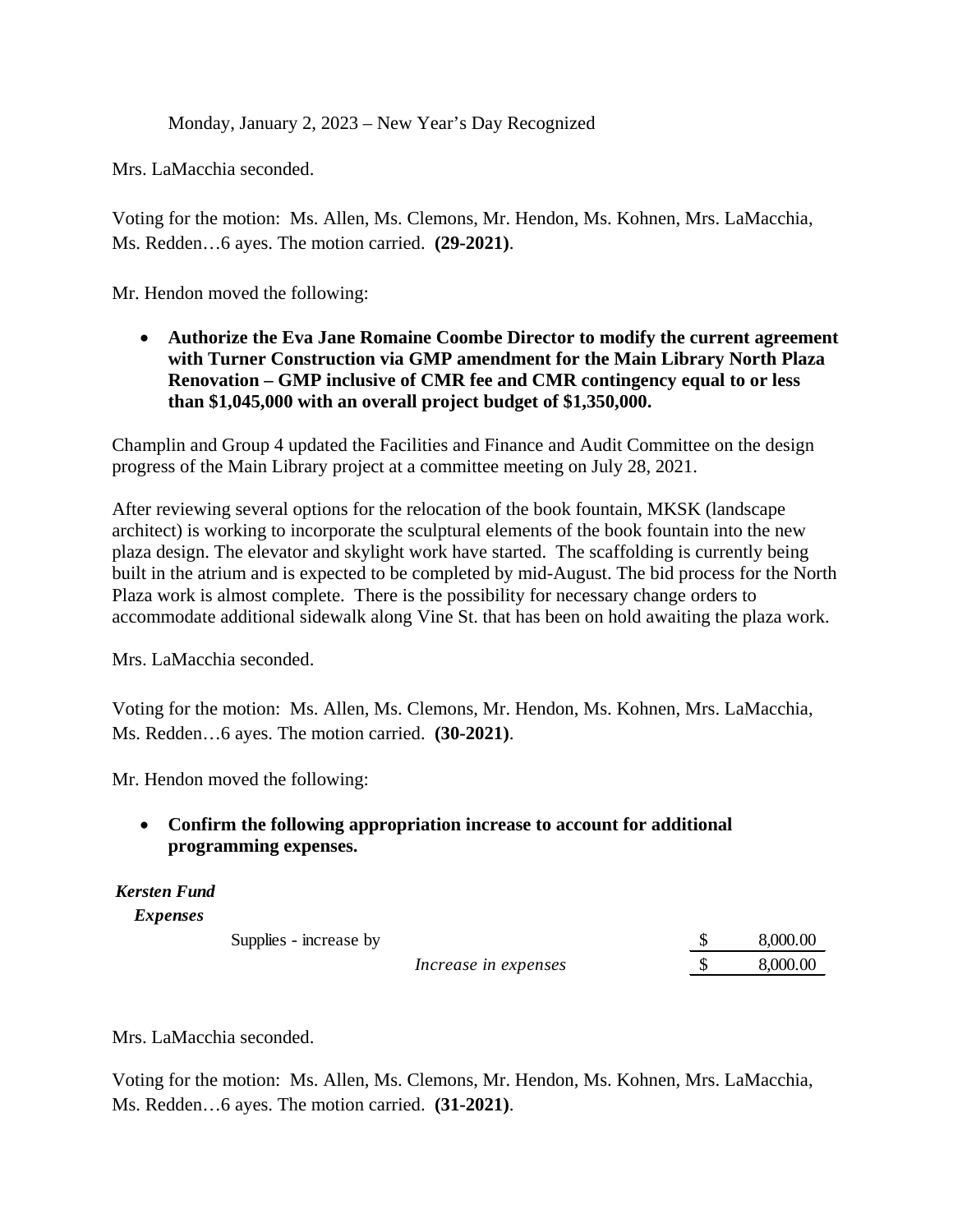Mr. Hendon moved the following:

• **Approve the following appropriation increase to account for additional technology purchases to replace outdated equipment:** 

*General Fund*

*Expenses*

Supplies - increase by  $\qquad \qquad$  \$ 350,000.00

| Increase in expenses | 350,000.00 |
|----------------------|------------|

Mrs. LaMacchia seconded.

Voting for the motion: Ms. Allen, Ms. Clemons, Mr. Hendon, Ms. Kohnen, Mrs. LaMacchia, Ms. Redden…6 ayes. The motion carried. **(32-2021)**.

Mr. Hendon moved the following:

• **Confirm the following change orders to modify the GMP for Megen Construction for the Walnut Hills Branch Accessibility project:**

| Number | Purpose                                      | Amount |            |
|--------|----------------------------------------------|--------|------------|
| #5     | Net deduct for foundation work               | \$     | (3,075.38) |
| #6     | Additional electrical work                   | S      | 22,423.85  |
| #7     | Remove tree on property line for parking lot | -\$    | 4,344.90   |
| #8     | Carbon reinforcing for lower level ceiling   | -S     | 29,979.81  |

In the existing building, the leveling of the existing floor continues and reinforcement of the existing lower-level ceiling is complete. The walls are being framed. In the addition, the foundation is being poured and is expected to be completed by September. The site work for the parking lot across the street has started. The project is currently anticipated to be complete in mid-2022.

Ms. Allen seconded.

Voting for the motion: Ms. Allen, Ms. Clemons, Mr. Hendon, Ms. Kohnen, Mrs. LaMacchia, Ms. Redden…6 ayes. The motion carried. **(33-2021)**.

Mrs. LaMacchia moved the following:

• **Confirm the following change orders for Perkins/Carmack Construction Inc. for the Deer Park Branch project:**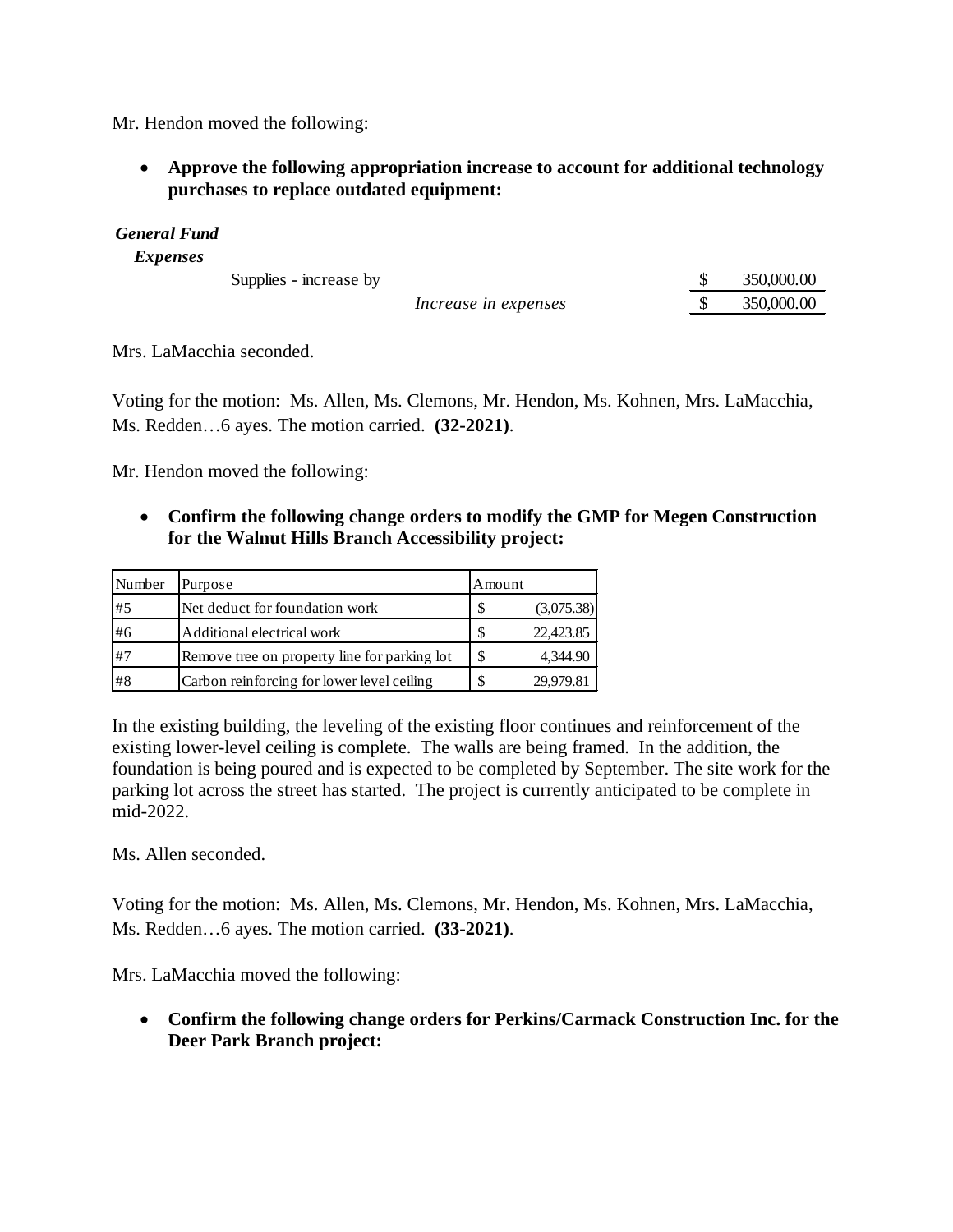| Number | Purpose                                      | Amount |            |
|--------|----------------------------------------------|--------|------------|
| #1     | Deduct duct work/add roof ladder             |        | 123.17     |
| #2     | Deduct portion of insulation                 | \$.    | (2,378.55) |
| #3     | Additional steel to support roof mechanicals |        | 8,233.85   |
| #4     | Additional data and electric not on plans    |        | 30,392.58  |

The construction on the interior of the branch is ongoing. We have had several issues related to the dock draining that we have been working through with the landlord. Based on the most recent rain, it appears these issues are corrected. The interior framing and drywall are complete. Based on several factors, the completion date has been adjusted to mid-October.

Ms. Allen seconded.

Voting for the motion: Ms. Allen, Ms. Clemons, Mr. Hendon, Ms. Kohnen, Mrs. LaMacchia, Ms. Redden…6 ayes. The motion carried. **(34-2021)**.

Mr. Hendon moved the following:

• **Authorize the Eva Jane Romaine Coombe Director to enter into a contract with the firm most qualified for design services for the Ongoing Maintenance 2021-2023 Project.**

In response to our Request for Statements of Qualifications, we received submittals from the following nine firms.

Champlin Architecture DNK Elevar Emersion Design Legat Architects Luminault MSA Design SHP THP

The Committee reviewed the submissions and considered several factors including:

- o Experience with similar projects
- o Perceived strength of proposed team
- o Working with the Library
- o Working with publicly bid projects
- o Knowledge and relationships with local construction market
- Rank the top three firms as follows: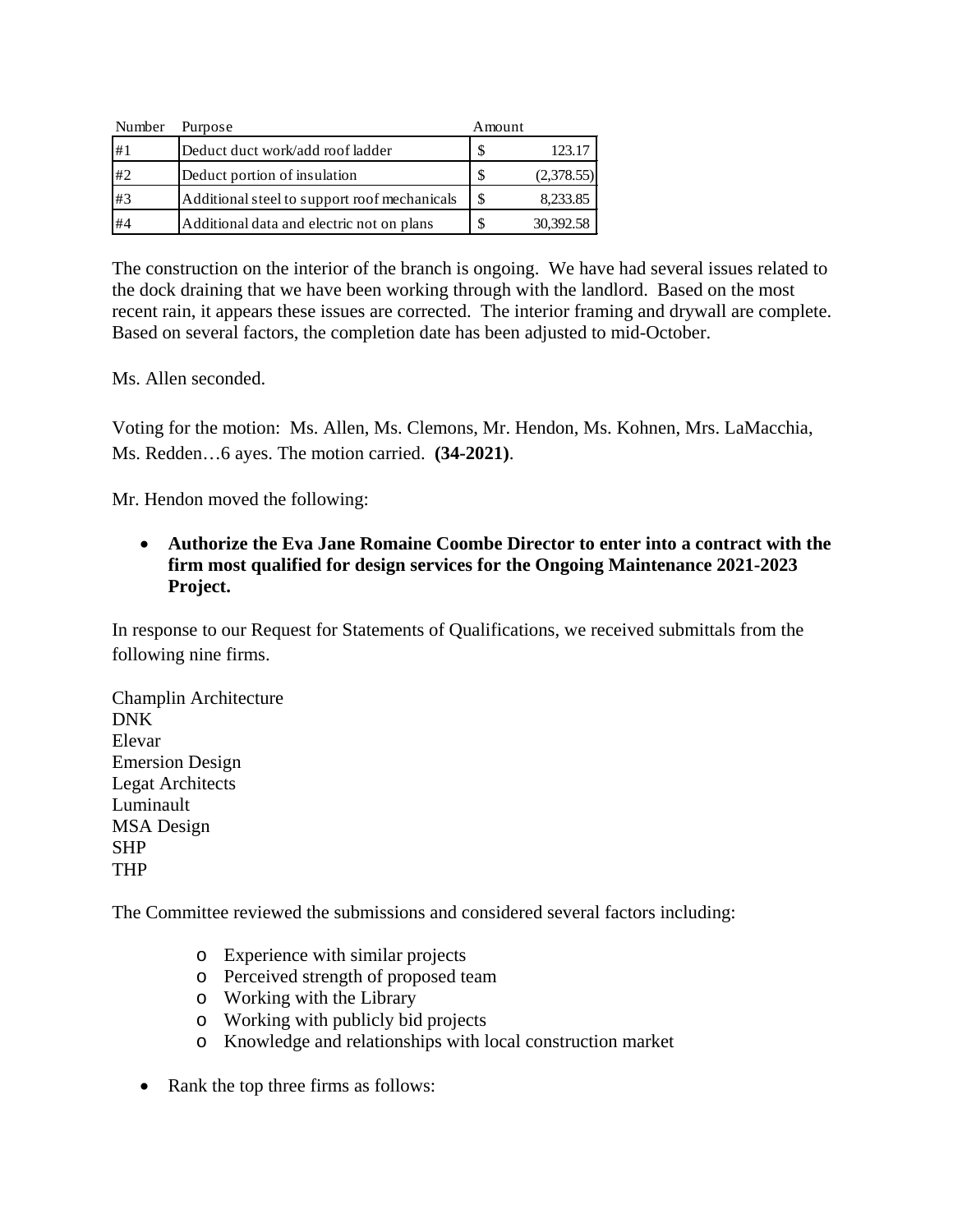- 1. THP
- 2. Elevar
- 3. Champlin

Mrs. LaMacchia seconded.

Voting for the motion: Ms. Allen, Ms. Clemons, Mr. Hendon, Ms. Kohnen, Mrs. LaMacchia, Ms. Redden…6 ayes. The motion carried. **(35-2021)**.

Mr. Hendon moved the following:

• **Authorize the Eva Jane Romaine Coombe Director to enter into a contract with the top ranked firm, Pepper Construction Company, as the firm most qualified for the Construction Manager at Risk for the Ongoing Maintenance 2021-2023 Project.** 

In response to our Request for Statements of Qualifications for CMR services for the Ongoing Maintenance  $2021 - 2023$  Project, we received submittals from the following two firms:

Diversified Facility Services Pepper Construction Company

The Library invited both firms to submit a request for proposal and to participate in interviews on July 27, 2021. In addition to the interviews, the Construction Manager at Risk Evaluation Committee reviewed the submitted proposals for technical qualifications and fixed fee preconstruction pricing.

Mrs. LaMacchia seconded.

Voting for the motion: Ms. Allen, Ms. Clemons, Mr. Hendon, Ms. Kohnen, Mrs. LaMacchia, Ms. Redden…6 ayes. The motion carried. **(36-2021)**.

Mr. Hendon moved the following:

#### • **Confirm the following change orders for the Price Hill Branch Accessibility project:**

| Conractor                    | Trade Contract                 | Number    | Purpose                                      | Amount       |
|------------------------------|--------------------------------|-----------|----------------------------------------------|--------------|
| Jostin Construction          | TC-01 General Trades           | <b>H6</b> | Addl work and credits to complete project    | (1,183.11)   |
| Geiger Construction Products | TC-04 Window/Storefront/Glaz#6 |           | Net deduct after VE and additional work      | (10, 448.10) |
| Geiler Company               | TC-08 HVAC                     | #3        | Add't work requrired that missed in drawings | 6,615.45     |
| Geiler Company               | TC-08 HVAC                     | #4        | Temporary heat during project                | 17,816.07    |

As previously reported, there have been ongoing issues with Jostin Construction and a few of their subcontractors. On July 8, 2021, we were notified that we have been named in a claim filed by Imbus Roofing on Jostin Construction. The Hamilton County Prosecutor's Office is working to prepare a response to this claim on behalf of the Library.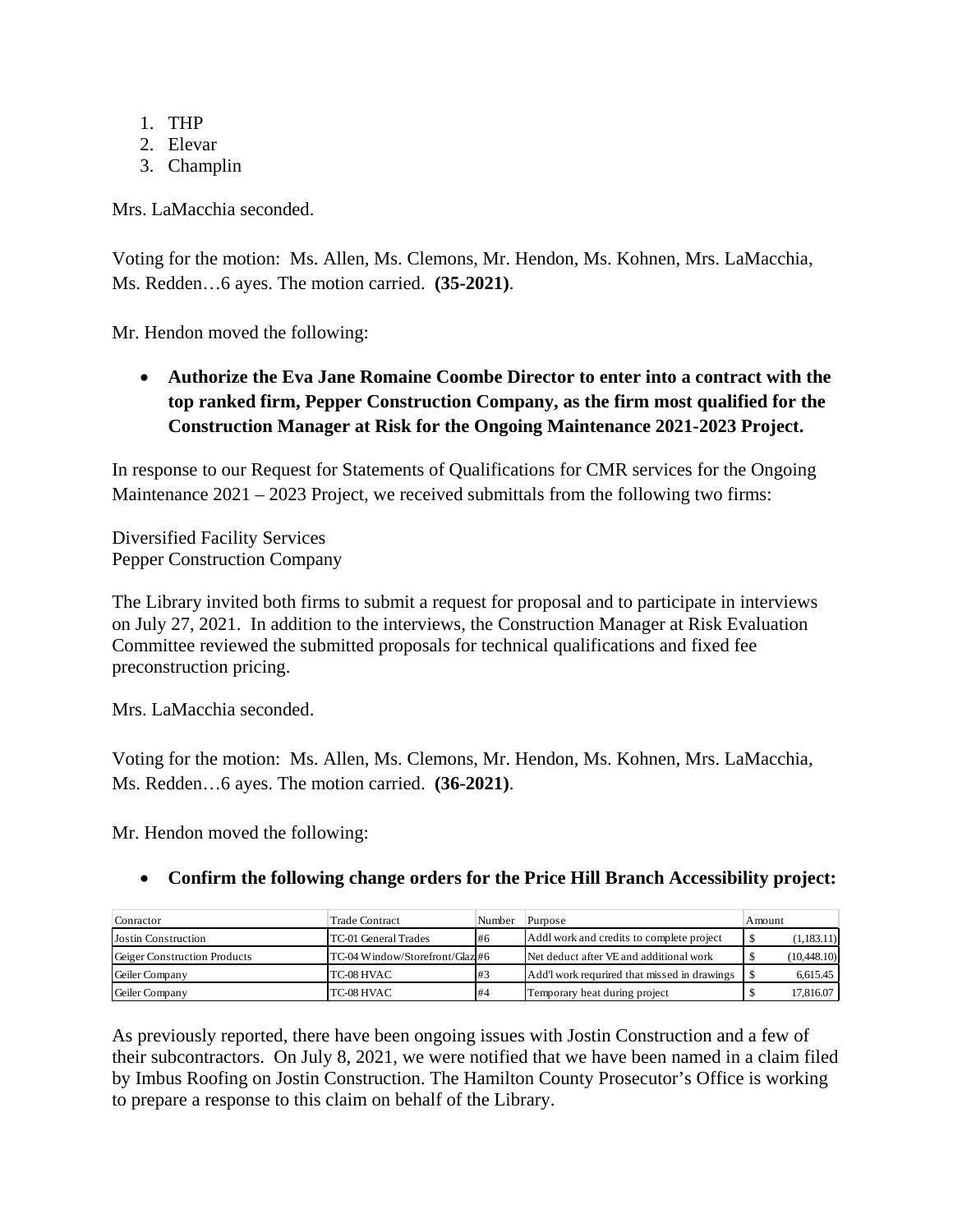Mrs. LaMacchia seconded.

Voting for the motion: Ms. Allen, Ms. Clemons, Mr. Hendon, Ms. Kohnen, Mrs. LaMacchia, Ms. Redden…6 ayes. The motion carried. **(37-2021)**.

Mr. Hendon moved the following:

• **Approve the Mariemont Exterior Courtyard Project Budget including an approximate 10% contingency as follows:** 

| Contractor - Leo J. Brielmaier Company                  | \$272,000.00 |
|---------------------------------------------------------|--------------|
| Owner costs (design fees, permits, furniture, supplies) | \$112,820.00 |
| Contingency                                             | \$38,000.00  |
|                                                         | \$422,820.00 |

Mrs. LaMacchia seconded.

Voting for the motion: Ms. Allen, Ms. Clemons, Mr. Hendon, Ms. Kohnen, Mrs. LaMacchia, Ms. Redden…6 ayes. The motion carried. **(38-2021)**.

Mr. Hendon moved the following:

• **Authorize the Eva Jane Romaine Coombe Director to approve change orders that do not increase the overall budget and to execute the Certificate of Substantial Completion for the Mariemont Exterior Courtyard project. All change orders for the contractor will be reported to the board for confirmation**

On July 8, 2021, bids for the Mariemont Exterior Courtyard Project were received. The estimate for the project was \$277,000 and the Library received two bids with a low bid of \$272,000 and the second bid at \$309,000 which is over the threshold. The lowest responsible bidder was Leo J. Brielmaier Company. This is the same contractor that completed the work on the Distribution Center a few years ago.

Mrs. LaMacchia seconded.

Voting for the motion: Ms. Allen, Ms. Clemons, Mr. Hendon, Ms. Kohnen, Mrs. LaMacchia, Ms. Redden…6 ayes. The motion carried. **(39-2021)**.

Ms. Allen moved the following:

• **Approve merit budget and lump sum payment recommendations as follows:**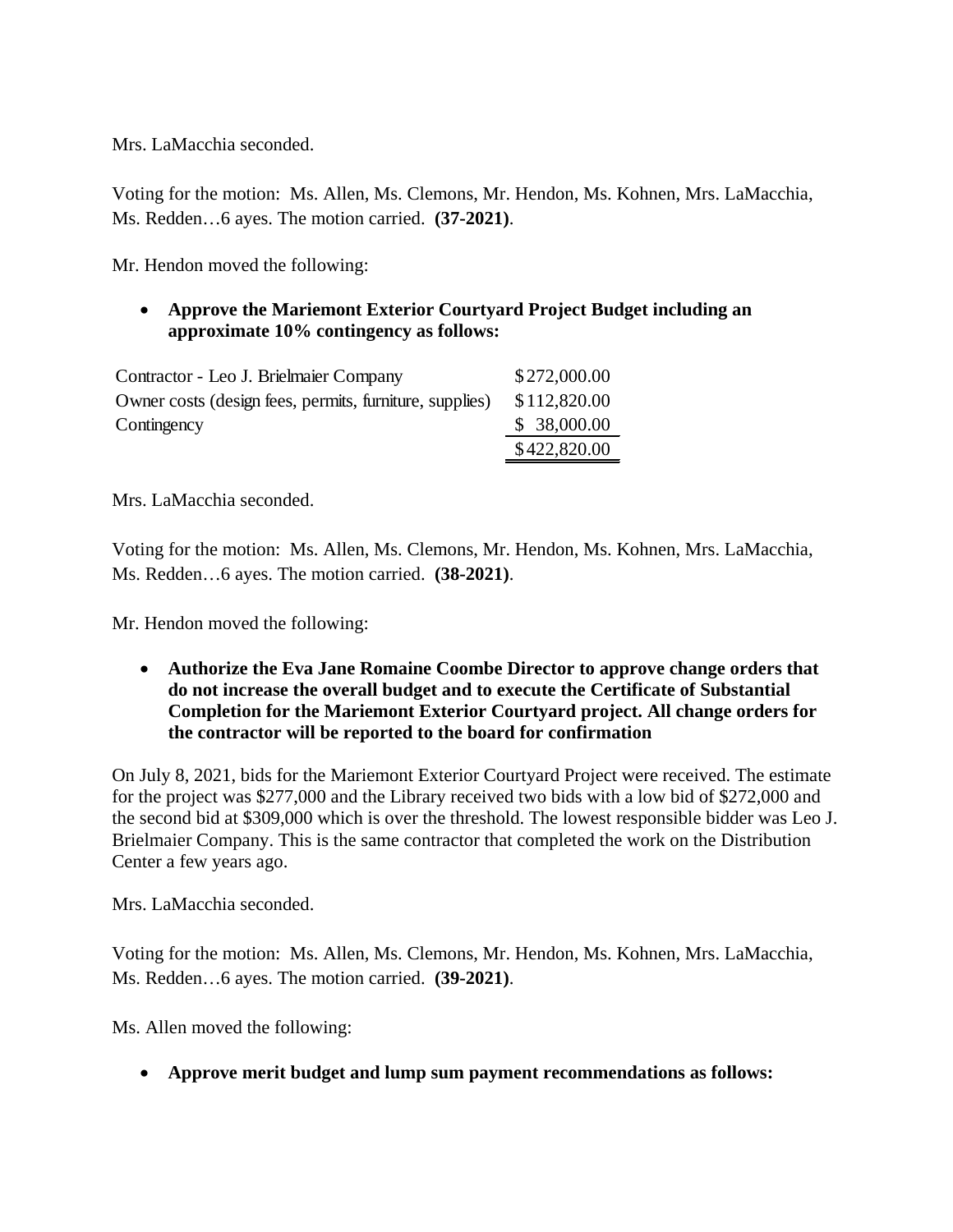- o After receiving encouraging information around the state budget in June, a merit budget of 3%, with an additional amount of .25% for managers' discretion in recognizing exceptional performers. Each manager will be responsible for allocating the increases within their respective departments and branches and the amount allocated may vary as it is based on performance.
- o That staff who are currently at the maximum of their pay range, often referred to as red-circled, receive a one-time, lump sum payment of up to 3.25% of their annual pay, based on performance**.**

Under our current compensation plan, all regular, seasonal and temporary staff who were hired before October 1, 2020 are eligible to receive pay increases based on their performance reviews, which are completed on an annual basis. As mentioned in the December 2020 Board Report, the decision was made to evaluate the possibility of merit increases for the 2020 performance year in the second or third quarter in 2021.

Mrs. LaMacchia seconded.

Voting for the motion: Ms. Allen, Ms. Clemons, Mr. Hendon, Ms. Kohnen, Mrs. LaMacchia, Ms. Redden…6 ayes. The motion carried. **(40-2021)**.

Ms. Allen moved the following:

- **Approve recommendation for staff bonuses for all current staff who have been employed at the Library from June 2020 through present, and prorated bonuses for current staff who have been employed after June 2020. The bonus structure is recommended to be tiered as follows:**
	- o \$500 for regular full-time staff
	- o \$250 for regular part-time staff
	- o \$125 for regular 12-hour staff

This is in recognition of our hard-working staff who provided service through a difficult past year.

Mrs. LaMacchia seconded.

Voting for the motion: Ms. Allen, Ms. Clemons, Mr. Hendon, Ms. Kohnen, Mrs. LaMacchia, Ms. Redden…6 ayes. The motion carried. **(41-2021)**.

Ms. Allen moved the following: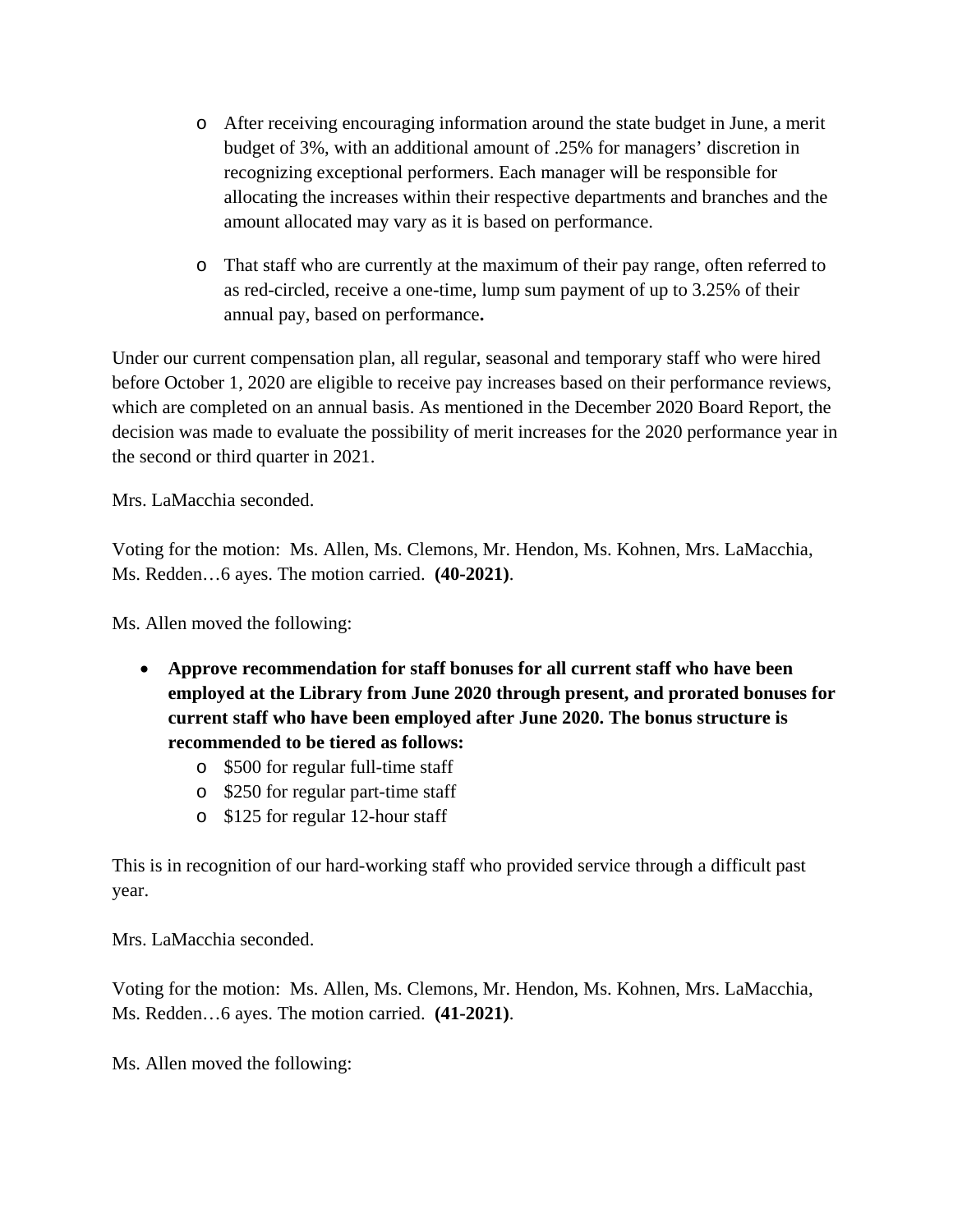• **Approve request for the Library to begin the voluntary benefit offering of contributing to a Roth 457 account through Ohio Deferred Compensation beginning on August 22, 2021.** 

The Roth 457 option will give our staff the ability to contribute to post-tax accounts as well as the current traditional pre-tax accounts.

Mr. Hendon seconded.

Voting for the motion: Ms. Allen, Ms. Clemons, Mr. Hendon, Ms. Kohnen, Mrs. LaMacchia, Ms. Redden…6 ayes. The motion carried. **(42-2021)**.

Ms. Clemons moved the following:

- **Approve recommendations that because fine monies were less than 1% of revenue, staff time spent collecting and processing payments was high, and not having late fines has contributed to more positive interactions between customers and staff, the Library remain Late Fine-Free as follows:**
	- o Adjust CHPL's timeframe for following up on materials that are overdue to reduce the occurrence of lost materials
		- Overdue notices at 5 and 12 days overdue,
		- Bill at 30 days overdue.
	- o Block accounts if any item is 12 days overdue (meaning no additional CHPL materials may be checked out until the overdue items are returned or the customer had paid a replacement fee).
	- o Retain the threshold for customers being sent to the Collection Agency at \$50.

At the June 2020 Board meeting, our Library temporarily suspended late fine fees in order to:

- Expedite and improve customer service
- Reduce stress
- Address inequities
- Reinforce our Library as a dynamic force in the community.

A staff committee studied the effect of operating as a late fine-free library and determined that these goals were being met, and doing so increases the Library's ability to fulfill its overall mission. The full report (Exhibit I) addresses these goals, discusses the fiscal implications and offers an overview survey of how this change compares to peer libraries.

Ms. Allen seconded.

Voting for the motion: Ms. Allen, Ms. Clemons, Mr. Hendon, Ms. Kohnen, Mrs. LaMacchia, Ms. Redden…6 ayes. The motion carried. **(43-2021)**.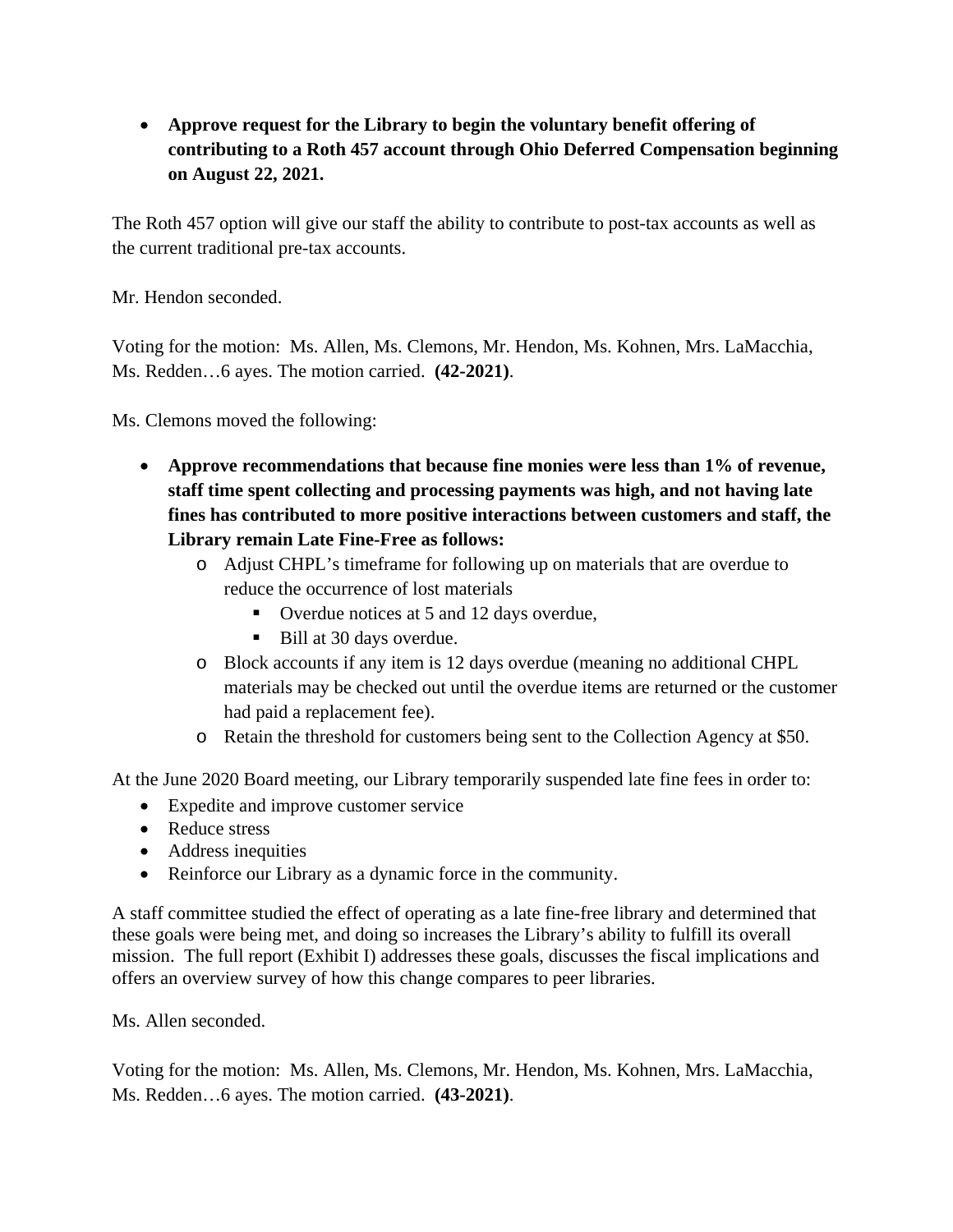# *INFORMATIONAL ITEMS*

#### **EVA JANE ROMAINE COOMBE DIRECTOR'S REPORT**

Ms. Brehm-Heeger reported that:

• For the last several years the August Director's Report has discussed the annual circulation rankings for public libraries from across the United States and Canada. This information was provided courtesy of the Public Library Association's Public Library Data Service (PLDS) survey. In 2019 the sponsoring organizations voted to sunset this survey, meaning the last data available was from 2018 reported in August 2019. Future data collection from these industry organizations will focus on providing libraries with data visualizations that allow them to compare their inputs and outputs to statistically valid peer groups and nationwide data. A new tool, *[Benchmark: Library Metrics and](https://www.ala.org/pla/data/benchmark)  [Trends](https://www.ala.org/pla/data/benchmark)*, will ultimately replace the PLDS survey. Further details and updates will be shared as the timeline for the launch of *Benchmark* is confirmed.

A different data measurement tool than the one discussed above is the Institute of Museum and Library Services (IMLS) Public Libraries Survey. The IMLS continues to track annual statistics for public libraries, and according to the IMLS FY2019 Public Libraries Survey, in 2019 our 25,265,867 circulation transactions were the highest in the nation, King County Library System was second at 22,352,072.

- The OLC has selected two members of our staff as 2021 award winners. Civic Engagement Coordinator David Siders is the winner of the John Philip Outreach and Community Award recognizing exceptional achievements in library outreach and community engagement. David's winning nomination highlighted his work in connecting community members to health resources, expanding community access to voting information, and connecting with government agencies and nonprofits to support community members seeking assistance in avoiding eviction and finding jobs. Sondra Presley, Price Hill Branch Manager, won the Diana Vescelius Emerging Leader Award which recognizes library leaders of tomorrow. Over the past year, Sondra was instrumental in delivering Library service to her community during a pandemic, and for opening a renovated branch library, tapping into her passion for improving the lives of those in the community.
- In June our Virtual Information Center (VIC) received an Honorable Mention for the [National Customer Service Association's 2021 Service All-Star Awards](https://www.nationalcsa.com/allstars/2021winners.php) for their work at the start of the pandemic. While our doors were closed to the public, they served the community by fielding thousands of calls, emails and chats.
- Also in June, the Library received an Honorable Mention from the [Association for](https://www.strategyassociation.org/default.aspx)  [Strategic Planning's](https://www.strategyassociation.org/default.aspx) Richard Goodman Strategic Planning Award, in the category of "Pandemic Response, Recovery and Growth."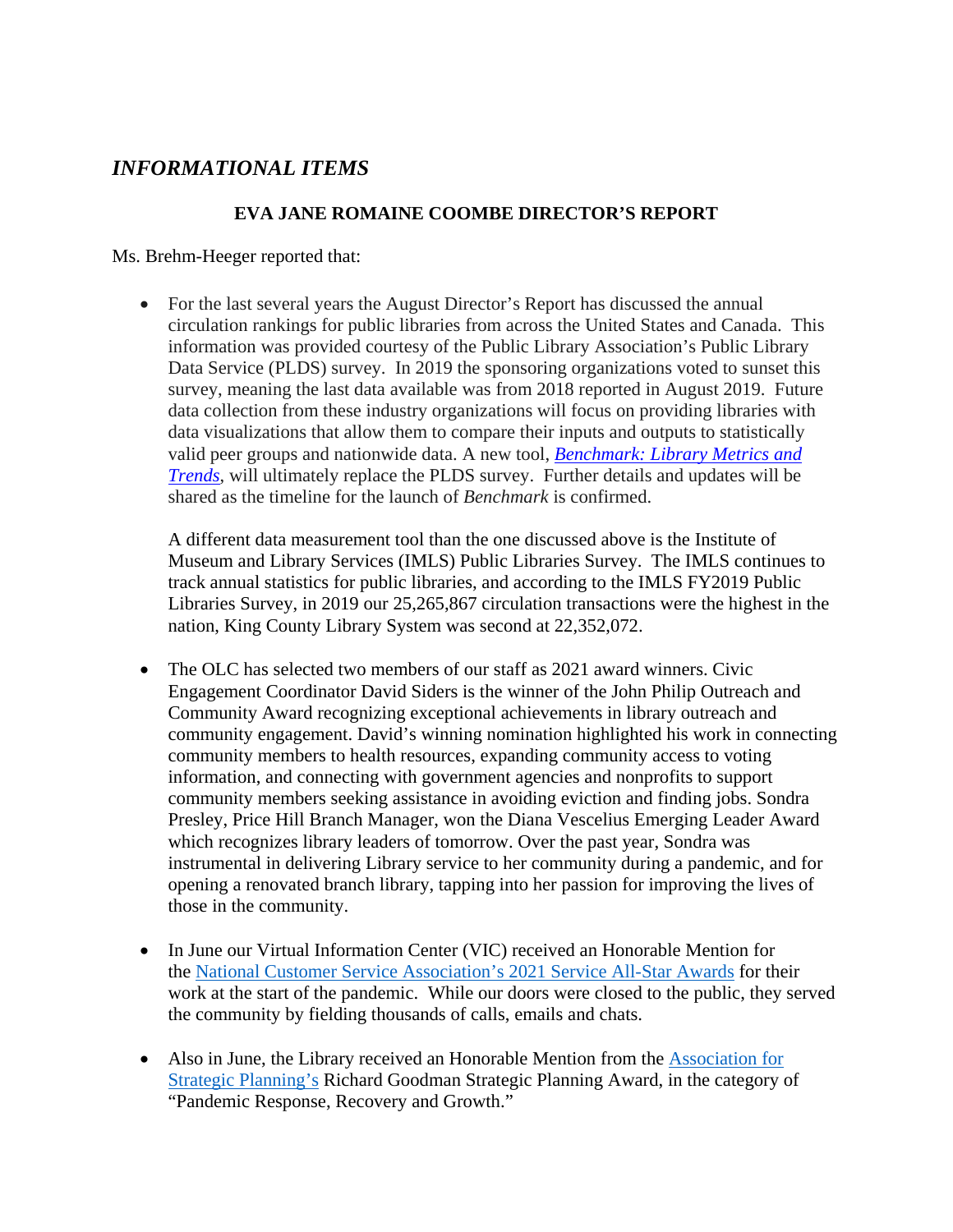- And in July the American Library Association announced that our Marketing team has been honored with the prestigious [2021 John Cotton Dana Award](https://www.ala.org/news/member-news/2021/07/2021-john-cotton-dana-awards-selected) and \$10,000 prize for our fall 2020 public awareness campaign.
- The Library hosted State Representative Cindy Abrams for a visit to the North Central Branch on July 27, where she met staff and observed the Discover Summer Program, Making a Finch Feeder.
- The General Assembly has completed its work on House Bill (HB) 110, the state's twoyear operating budget bill and I'm happy to report that the final budget includes keeping the Public Library Fund (PLF) at 1.7% of the General Revenue Fund (GRF). This became effective on July 1. In appreciation of the General Assembly and Governor DeWine making Ohio public libraries a priority in this budget, we shared a video on our social media channels and I am requesting the Board adopt a resolution in this honor (Exhibit II)
- We're excited to announce that our Library will be partnering with Providence Public Library on a project called Data for Good. The Institute of Museum and Library Services (IMLS) announced that the Providence Public Library is receiving over \$500,000 to expand on previous work in data visualization, data analysis, and data programming for diverse youth and adults to seed an innovative, responsive, holistic education program called Data for Good in partnership with institutions across the country. Potential activities for us as partners include participating in an online community of practice, supporting professional development and training of our staff, implementing the program model and incorporating evaluation tools to help assess its effectiveness and impact, and assisting with raising awareness about the project in the library community and beyond.
- In July and August, we reinstituted nearly all of the Library's hours with some slight modifications. We have added drive thru service on Sundays to all 7 locations that have drive thrus (Anderson, Covedale, Delhi Township, Groesbeck, Harrison, Reading, and Symmes Township). Prior to the pandemic these locations, with the exception of the Reading Branch, were not open for any service on Sundays. Our Main Library is also offering Sunday drive thru hours and is planned to reinstitute Sunday in-person hours in October for the North building. The pause in adding back Sunday in-person service at Main relates to the coming multi-month closure of the South building for renovations focused on the first floor and the outside plaza. Service will move to the North building entirely when the South building is closed in late September. A "closing ceremony" is being planned to recognize the important role the South building has played in our community for many years and to honor that contribution as we prepare for the renovation. Of note is the logistical complexity of bringing in the crane necessary for the skylight repair and renovation work. This will eliminate nearly all available staff and visitor parking at Main Library beginning August 20 until early 2022.
- Board Meeting Dates for 2022
	- o Tuesday, February 15, 2022 Deer Park Branch \*\*
	- o Tuesday, April 12, 2022 Main Library, Board Room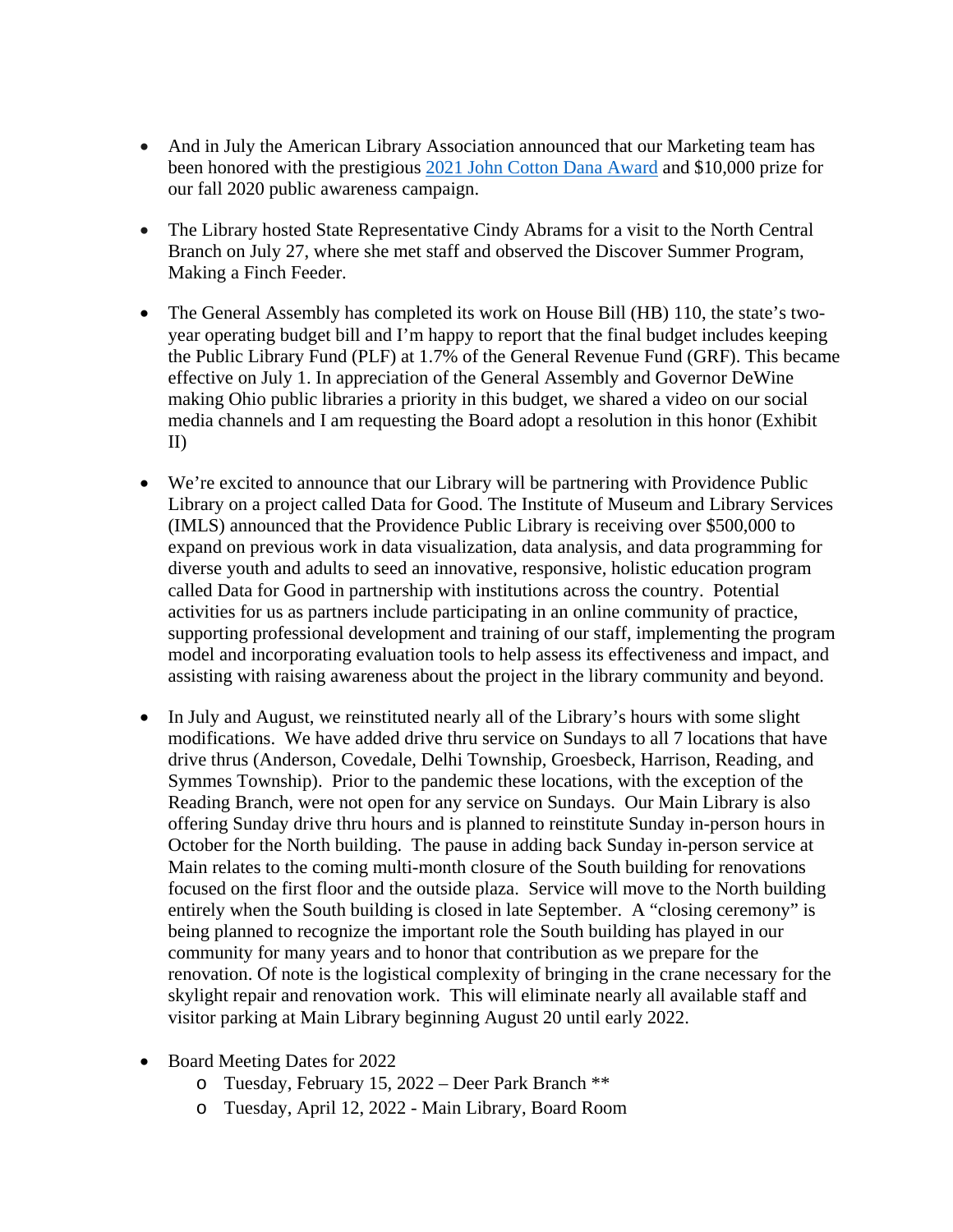- o Tuesday, June 14, 2022 Green Township Branch
- o Tuesday August 9, 2022 Main Library, Board Room
- o Tuesday, October 11, 2022 Walnut Hills Branch
- o Tuesday, December 13, 2022 (Annual and Regular) Main Library, Board Room
- o All meetings begin at 4:30 at locations as listed above unless otherwise specifically noted

*\*\*This meeting is occurring on the 3rd Tuesday rather than the 2nd Tuesday of the month*

#### **FACILITIES AND FINANCE AND AUDIT COMMITTEE REPORT**

Mr. Hendon reported that:

• Although the Energy Retrofit Project is complete, we are still working through closeout documentation, punch list items and an open change order with one contractor.

As noted in both the April 2021 and June 2021 Board reports, the Library has been in communication with Geiler Co. regarding their claim for work performed that was greater than the contracted scope. On July 8, 2021, we received notification of a claim filed against the Board of Trustees of the Library in relation to this matter. The Hamilton County Prosecuting Attorney's Office is preparing a response to the claim. In addition, the attorney representing Geiler has made a records request which is currently being reviewed by the Prosecutor's Office before a formal response.

• The PLF (Public Library Fund) has been trending ahead of projections during 2021. The table below represents the certifications we have received for the 2021 funding. 2021 PLF Estimates

| July 2020 Certification     | 37,173,960.69 |
|-----------------------------|---------------|
| December 2020 Certification | 41.728.742.68 |
| June 2021 Certification     | 44.577.353.88 |

 As planned at the beginning of the FMP implementation, any favorable budget variances will be carried forward in the fund balance to accelerate towards the implementation of the plan.

• A mid-year budget review shows that overall, outside of salaries and benefits, most budget line items are trending on target. Considering the items included in the Human Resources Committee report this month, the salaries are still expected to be between \$1.5M and \$2M under budget. This is the result of the conservative budget late last year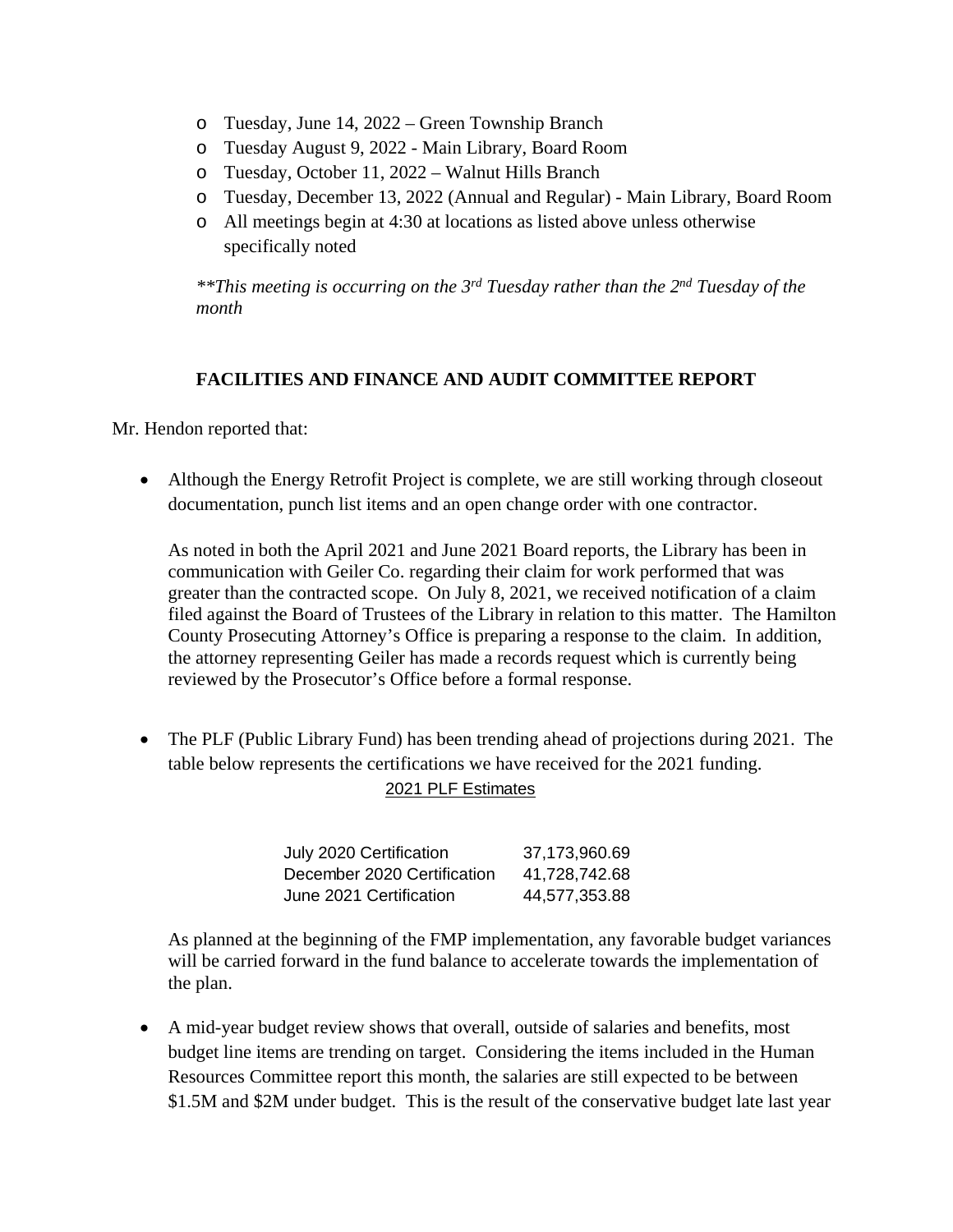because of uncertainty of the return to service, planned changes in the staffing, and ongoing labor market obstacles.

## **HUMAN RESOURCES COMMITTEE REPORT**

Ms. Allen reported that:

- A Compensation Review, led by compensation consultant Segal Group, is being conducted as part of a coordinated Investing in Staff initiative. The last comprehensive compensation review was completed in 2014 and moving forward, in alignment with industry best practice, these reviews will occur approximately every three years. This project is progressing well and is on schedule to deliver final recommendations at the October 12, 2021 Board Meeting.
- As the Library continues to focus on our Diversity, Equity and Inclusion (DEI) efforts, we recognize the need for continued guidance beyond the work and recommendations of Calibrated Lens, the Library's DEI consultant. To provide such expertise, we will be seeking to hire a Diversity, Equity, Inclusion and Culture Director. This position will lead the Library in creating and implementing an organizational framework for diversity, equity and inclusion and leading organizational culture efforts. Reporting to our Eva Jane Romaine Coombe Director and as a member of the Senior Leadership Team, this position will create, recommend and implement strategies and best practices to ensure that CHPL is tracking, measuring and making progress to achieve its DEI goals and objectives.
- This summer, the Library has partnered with the Talbert House and Cincinnati Recreation Commission to participate in the Summer Youth Employment Program. The goal of this program is to provide opportunities for youth to gain valuable work skills in good learning environments. The Library currently has youth working at the Avondale, Covedale, Groesbeck, Price Hill, and West End branches, as well as the Facilities, Popular Library and Sorting and Materials Retrieval departments.
- This year's annual Staff Recognition Program will take place on Sunday, November 14 at a time and location to be determined. We will recognize staff members who have achieved a milestone for years of service and will also announce the recipient of the Impact Award and Bunny Dehner Prize and the Rookie of the Year award.

#### **OPERATIONS COMMITTEE REPORT**

Ms. Clemons introduced Denise Scretchen.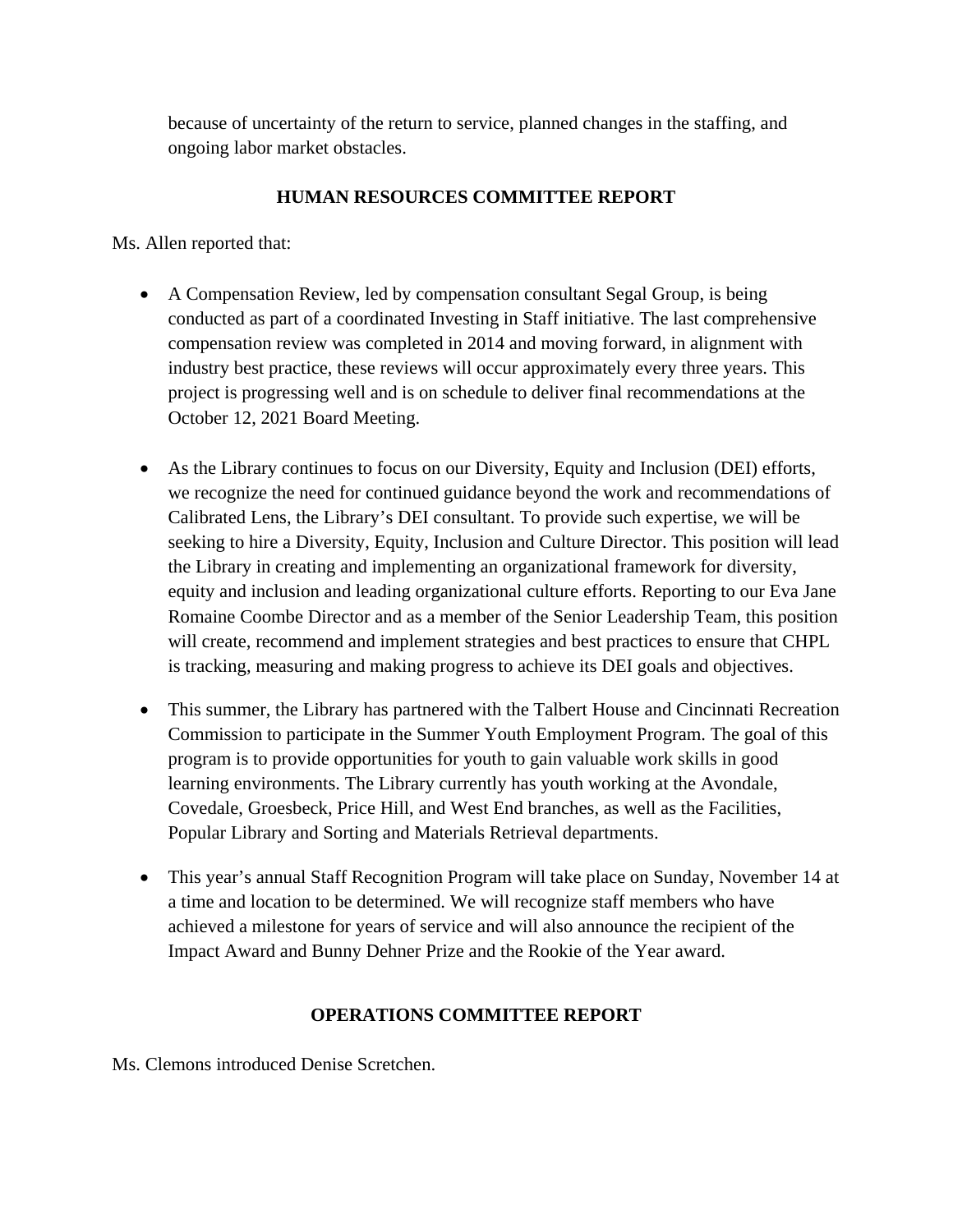Anderson Township Senior Branch Manager Denise Scretchen summarized the process for involving staff and the public in the recent refresh process at the Anderson Township Branch, and thanked everyone who was part of the process.

Ms. Allen reported that:

• In the fall, CHPL will introduce Restorative Practices, a public safety initiative made possible by the update to the Standards of Library Behavior that the Board approved at its April 2020 meeting. In lieu of suspending customers' library privileges, at the time of a citation for violation of a library standard, customers could opt in to an alternative such as counsel, guardian-staff conversations, and education on the Standards of Library Behavior. Since the way the Library responds to violations can affect a customer's future behavior and Library experiences, an approach grounded in Restorative Practices provides staff with an alternative way to work with customers to explore how everyone is affected by an offense, repair the harm, and focus on strengthening relationships. In keeping with best practices established by peer libraries, CHPL will test this approach with customers ages 10-17 who are cited for Category 1 (non-violent) violations and, if it works well, test it with all customers, regardless of age.

## **DEVELOPMENT COMMITTEE REPORT**

Ms. Kohnen reported that:

- The Library has been the grateful recipient of several gifts since June including a significant bequest from the Isabelle F. Hugo Living Trust.
- A long-held goal of the Foundation was to grow its endowment to \$10 million. In June, The Foundation's endowment surpassed this level, thanks to a sizeable bequest received from the Susan J. Kellogg Trust. Since June, The Library Foundation has been the grateful recipient of several significant gifts from the Andrew Jergens Foundation, the LaMacchia Family Foundation, an Anonymous donor, the Maxwell Weaver Foundation and John and Karen Martens. Several additional applications for funding have been submitted and are being reviewed.
- The Library Foundation is one of six 2021 Impact 100 Grant Finalists. Four awards of \$100,000 will be presented on September 8th during a ceremony at Music Hall. If selected, this funding would seed support for a My Library Mobile (or mobile TechCenter) for the Library.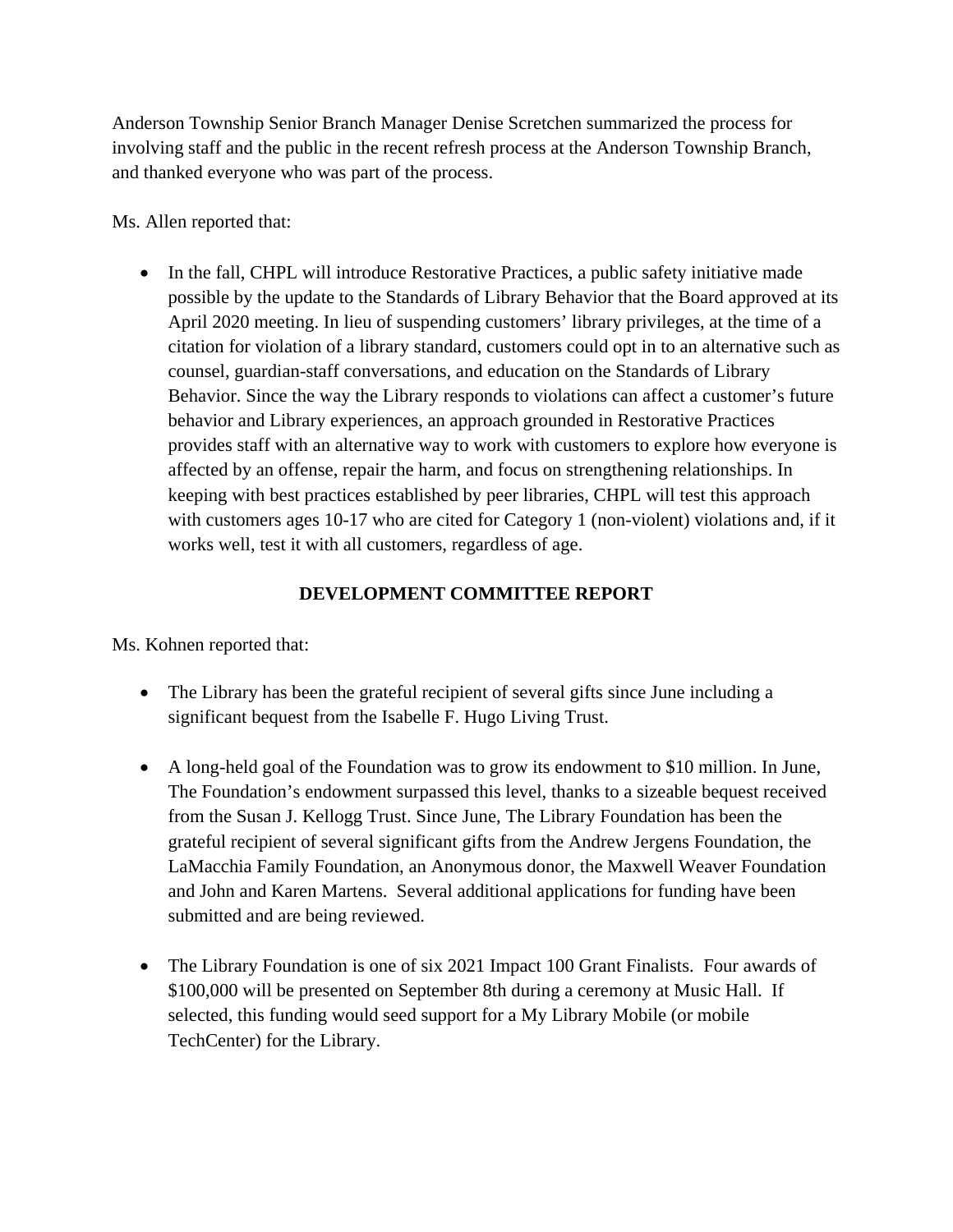- In July, The Friends Board reviewed and discussed the creation of a shop as part of the Main Library Project design process. They appreciated the opportunity for input but concluded that they will not create a formal shop as part of this project. The Friends remain deeply committed to supporting the Library through many other ways.
- The Anderson Township Library Association hosted a summer sale at Burger Farm and Garden Center on August 7th and 8th. At the time of this report, sale results are not known.

#### **STRATEGY COMMITTEE REPORT**

Mrs. LaMacchia reported that:

- Our longtime partnership with Cincinnati Works to provide workforce development opportunities to the community continues to grow. We are piloting a new approach where staff in the TechCenter and MakerSpace will help promote and connect community members to Cincinnati Works' new online enrollment system. In addition, Cincinnati Works' Jump Start program continues to take place in our Adult Learning Center two days a week.
- Ahead of the Stern Lecture featuring Doris Kearns Goodwin and her seventh book Leadership in Turbulent Times, we held the community conversation What Should We Expect Of Our Elected Leaders? on August 3 at the Price Hill Branch Library. Speakers Key Beck and Galen Gordon, joined the conversation facilitated and moderated by Action Tank.
- Beginning in February 2021 and ending July 31, 2021, we partnered with the University of Cincinnati to provide the Community Prevalence of SARS-CoV-2 Study (or COMPASS) to help scientists learn more about how SARS-CoV-2 has spread in our community. The nationwide study included people of all ages. Survey locations included the College Hill Branch Library, Covedale Branch Library, Downtown Main Library, and Northside Branch Library.
- We continue to provide free COVID-19 vaccinations at Library locations across the county in partnership with the City of Cincinnati Health Department and Hamilton County Public Health. To date, approximately 240 community members have been vaccinated at our libraries. We also continue to provide free take-home COVID-19 testing kits at our drive-thru locations, distributing 2,542 of them since March.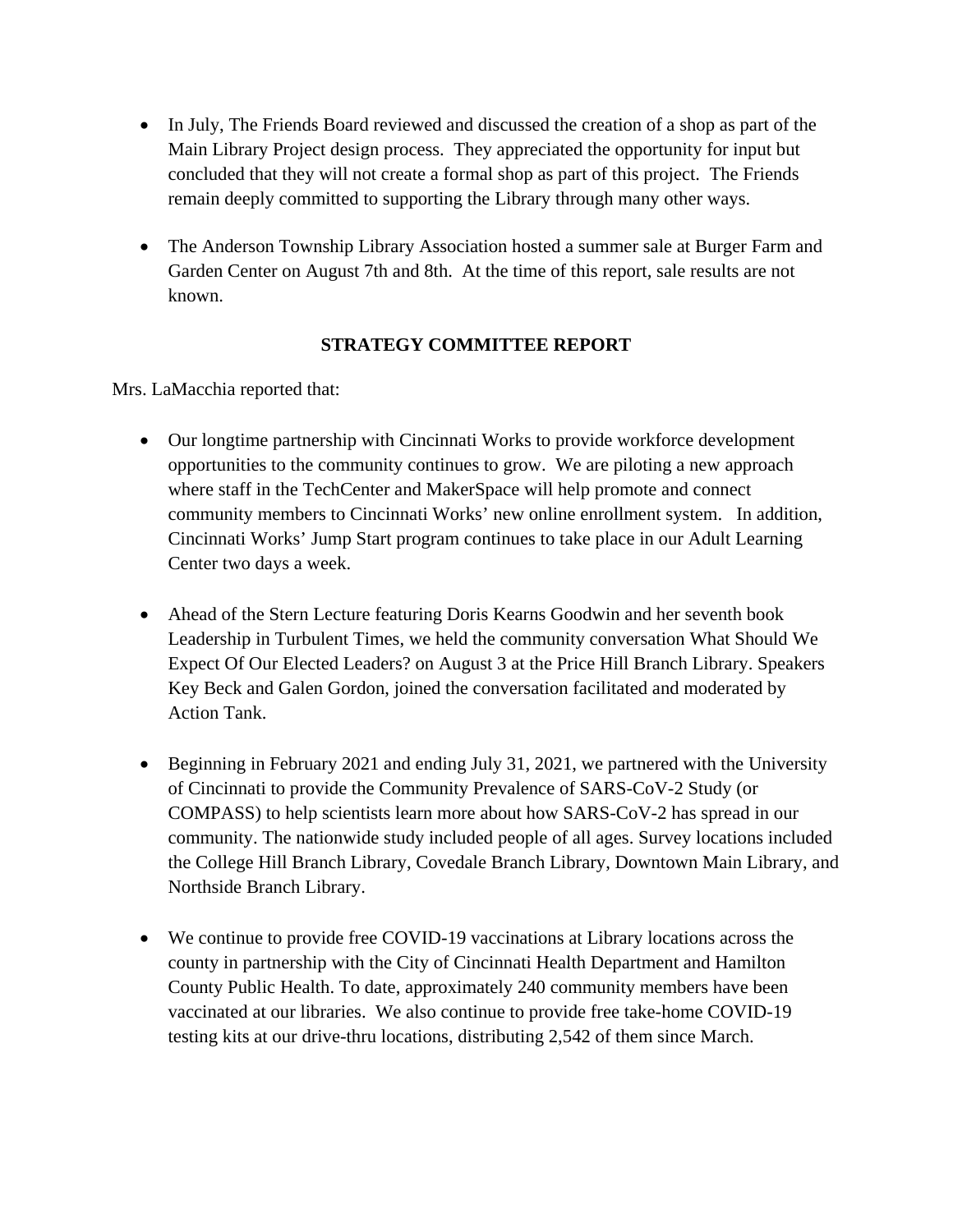- We are planning staff and community engagement later this month to inform our design process for the Main Library and to provide updates on the project. We anticipate holding a session for the public and engaging with specific audiences, like area community and business partners. In addition, we are working with the local nonprofit organization ArtWorks to establish a transparent and inclusive process for soliciting and procuring works of public art.
- In June and July the Library:
	- o Gave out approximately 25,000 free books, 38,000 activity booklets, and 20,000 Take & Make kits to youth in our community.
	- o Hosted 1,050+ live programs for youth ages 0-18; a mix of in person and virtual options.
	- o From book clubs to STEM activities to game nights and more, these programs were designed to help kids keep their skills sharp over the summer, whether those skills are in reading and math or in social and emotional wellbeing.
- The Great Outdoor Weekend is Sept. 25-26, a celebration involving community groups across the county run by Green Umbrella. We have partnered with several local organizations to offer over 20 programs that weekend, including:
	- o 11 storytimes in partnership with Cincinnati Parks and Great Parks
	- o 6 programs for elementary and middle school students, including Urban Stargazing at Bond Hill
	- o 1 Intro to Hiking program for teens in partnership with Cincinnati Parks
- The Library's new telescope lending program, provided in partnership with the Cincinnati Observatory, has proven popular since its launch in June. There are 5 telescopes available for loan, fully booked with reservations through the end of the year. Telescopes are available from Avondale, Elmwood Place, Madisonville, Pleasant Ridge, and Westwood. In early September we will add 5 more telescopes at additional locations.
- Genealogy for Beginners on Zoom, Aug 26. & Sept. 23: Learn how to start researching your family tree, presented by community partners of the Pleasant Ridge Branch.
- Virtual Workshop: What Does It Take to Speak Truth to Power? Writing Op-Eds and Letters to the Editor with Writer-in-Residence Dani McClain, September 11: Together we will practice writing news analysis and commentary that has the power to inform opinions and frame the news of the day.
- The Adult Learning Center is preparing several online courses, including: English for Speakers of Other Languages, Art, Life 101, and Career 101 These courses offer virtual instruction to help community members build career skills, language and literacy skills, and provide social and emotional support.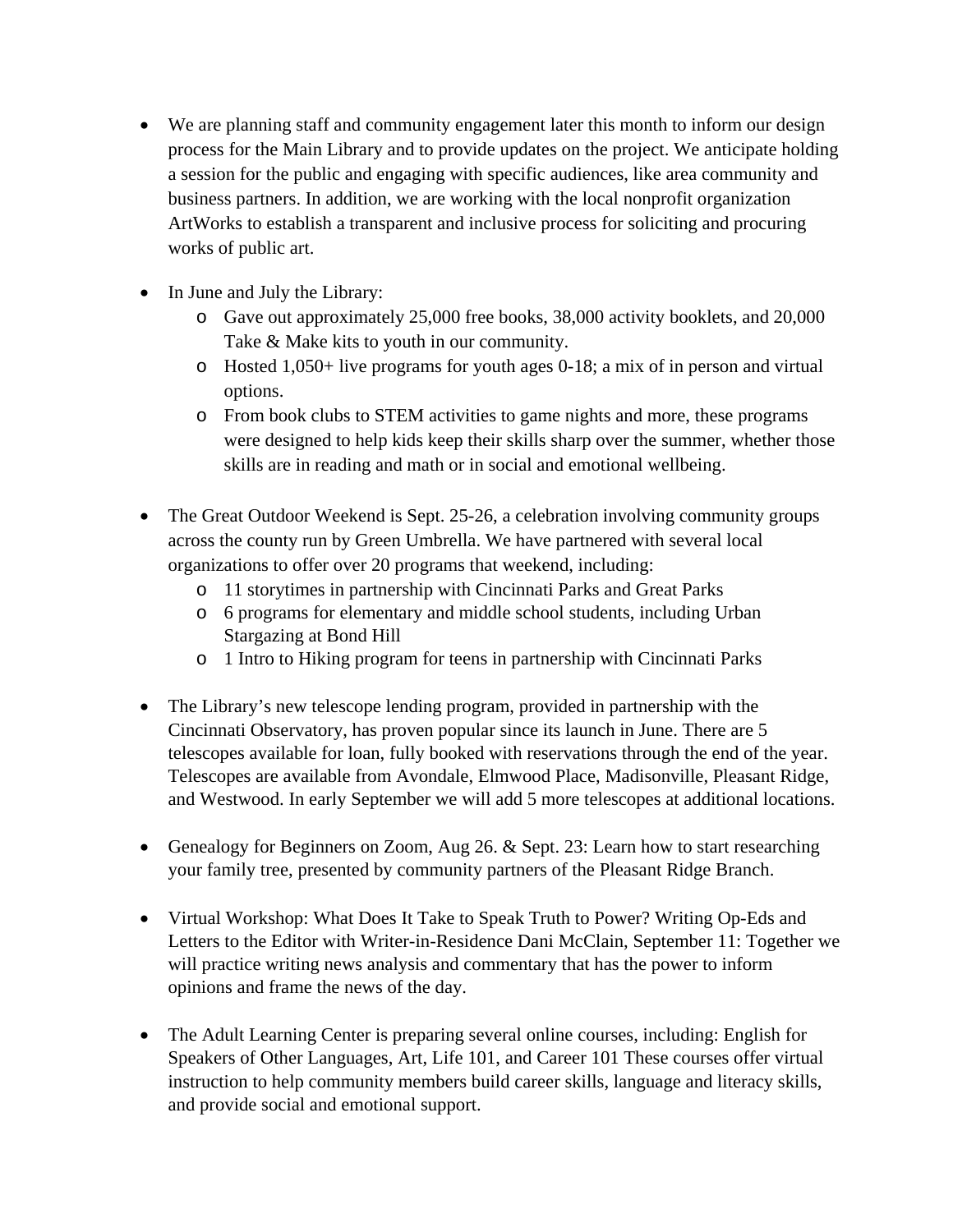- The Marketing Department is planning a fall public awareness campaign to encourage community members, especially adults, to take advantage of library services and resources offered in our 41 locations. The exact timing of the campaign will be determined based on pandemic related factors, such as COVID-19 cases declining or the ability for children under 12 to be vaccinated. Through the campaign, we'll target specific audiences, such as individuals who were previously active cardholders, but whose use has dropped off, or those who signed up for an eCard during the pandemic but have not converted it to a permanent card.
- Last month we welcomed Christopher Keech, our new Visual Merchandiser. This position is responsible for designing, implementing and evaluating a creative visual merchandising strategy for all of our locations to create a consistent, inclusive customer experience that address community members' interests and aligns to the organization's brand and customer experience strategy. The Visual Merchandiser will collaborate with staff to implement best practices and make merchandising recommendations for specific locations, ensuring a system-wide approach to merchandising initiatives.
- Our most recent strategic plan was completed in 2017, before the pandemic impacted priorities and needs of our community. We had anticipated developing a new plan after the completion of the Facility Master Plan; however, the pandemic put that effort on hold. We now anticipate revisiting our mission, vision, and values statements and our strategic plan in 2022. The process will involve opportunities for staff and community engagement. In the meantime, four organizational priorities continue to guide and focus the work of our organization, as do our brand beliefs.
	- o Organizational priorities:
		- Connecting community members to materials and resources
		- **Implementing the Facility Master Plan**
		- $\blacksquare$  Investing in Staff
		- Providing tech access and support to community members
	- o Brand beliefs:
		- Community: provide programming that not only focuses on learning, but on community roots
		- Connection: cultivate connection between customers to build a support network for individuals
		- **Empathy:** foster a social environment of respect between staff and customer, and customer to customer
		- **Enjoyment:** find little ways to make the everyday fun
- [The Marketing Report](https://cincinnatilibrary-my.sharepoint.com/:b:/g/personal/elaine_fay_cincinnatilibrary_org/ESF-H8vhVWJPmzHujKw9KDABRkKpuPN9Gov7yRNLAGnAEQ?e=CS2vyf) (in the Consent Agenda items.)

#### **TECHNOLOGY COMMITTEE REPORT**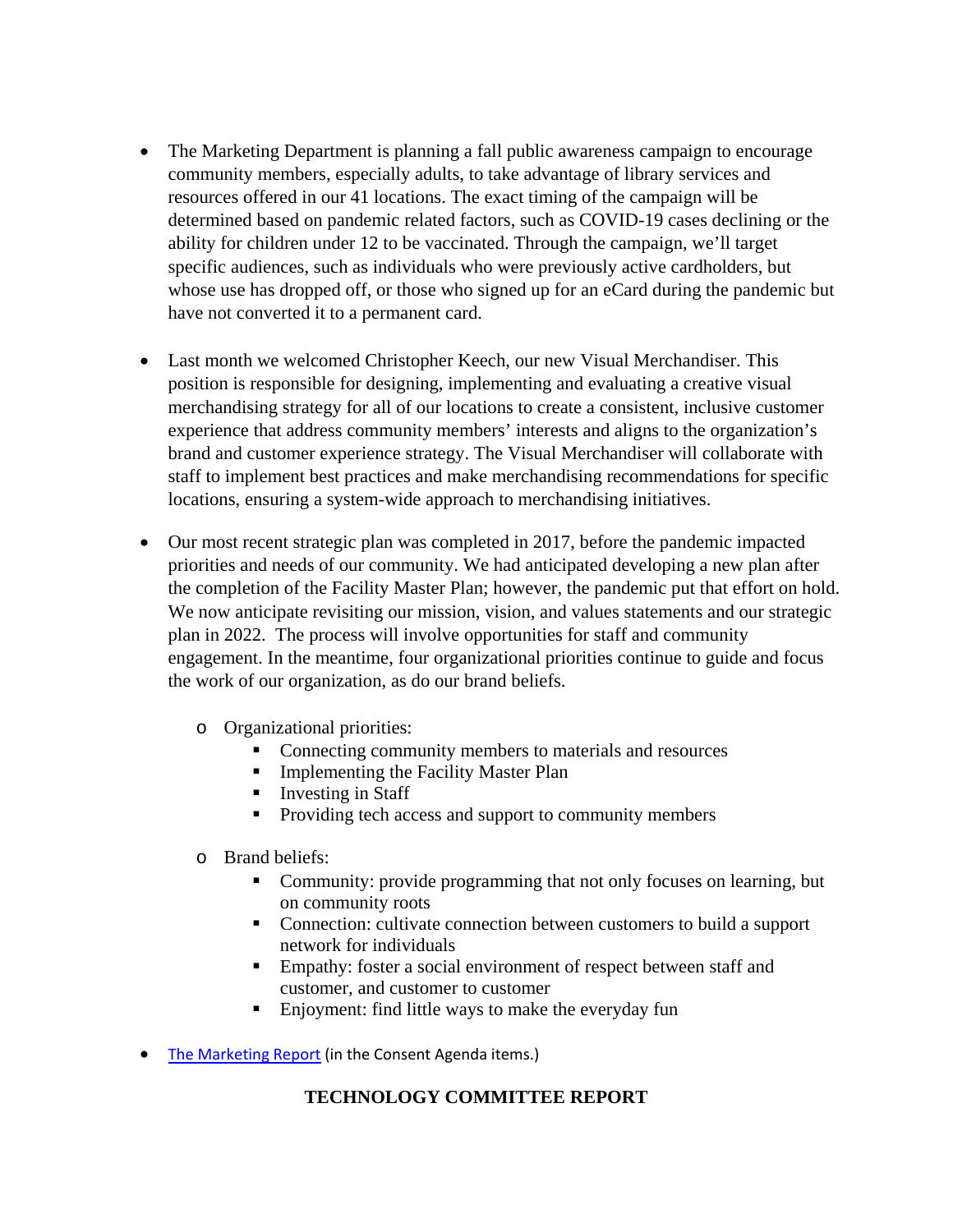Ms. Clemons reported that:

- The MakerSpace at the Main Library continues to rebound in usage as the year progresses. Every month since February has seen steady climbs in customer use of equipment - June to July alone jumped 28%. The biggest increases come from Digital Design PCs, and the Photography Area. Additionally, staff have logged over 3,300 customer questions and interactions since March. With outreach opportunities becoming increasingly available, staff have participated in several events. In person events and classes will be returning to the MakerSpace and TechCenter in August and ramping up more robustly in September. Group tours and field trips have already returned.
- Throughout the Library there are 2,964 total devices. A third of those are for staff, another thousand are public PCs, and the remaining are kiosk laptops, iPads, self-check stations, catalog only computers, and print release devices. Since older machines run the risk of not functioning with newer operating systems and updates, IT tries to keep the average combined age of all computers below 5 years. Previously when refreshing computers, we would replace the public devices and then recycle those devices to staff. This would lead to staff having the oldest, slowest, and most outdated equipment. IT has since changed that practice and now updates the branch/department or device grouping as a whole. Our current refresh is to replace 350 of the oldest computers in the system. This group of computers are all public devices. This upgrade will bring the average combined age of the system to 4 years. On average, we upgrade 400-600 PCs a year. PC use remains strong with a daily average of 1,273 PC users across the system. As noted in the Board statistical report in July we had a total of 40,800 PC sessions and almost 30,000 hours of usage. The top 5 locations for usage in hours are: Main, Groesbeck, Avondale, Price Hill, and Bond Hill. While our pre-pandemic average was around 90,000 sessions a month PC use is now steadily trending back up.
- The ILS Team, Library IT, and the vendor of Sierra, our ILS, will be conducting upgrades in the coming months to ensure we have up-to-date-versions of both Sierra and the operating system it runs on - Red Hat Linux. The updated Red Hat Linux system, which provides technologies to build and deploy applications more securely, allows our library to support future versions of Sierra for years to come. While trying to minimize any disruption to normal library operations, it is necessary to schedule a handful of outages during business hours, which is an atypical practice for us, in order to complete these upgrades. We appreciate everyone's understanding and support during this process.
- It has been a year since our introduction of BiblioCommons. Despite the challenges the pandemic presented to training and implementation, the new catalog, web site, and additional components have largely been embraced by both staff and customers as a welcome evolution. Over 78,000 customers have completed the simple registration process for creating their personal account. We also plan to explore more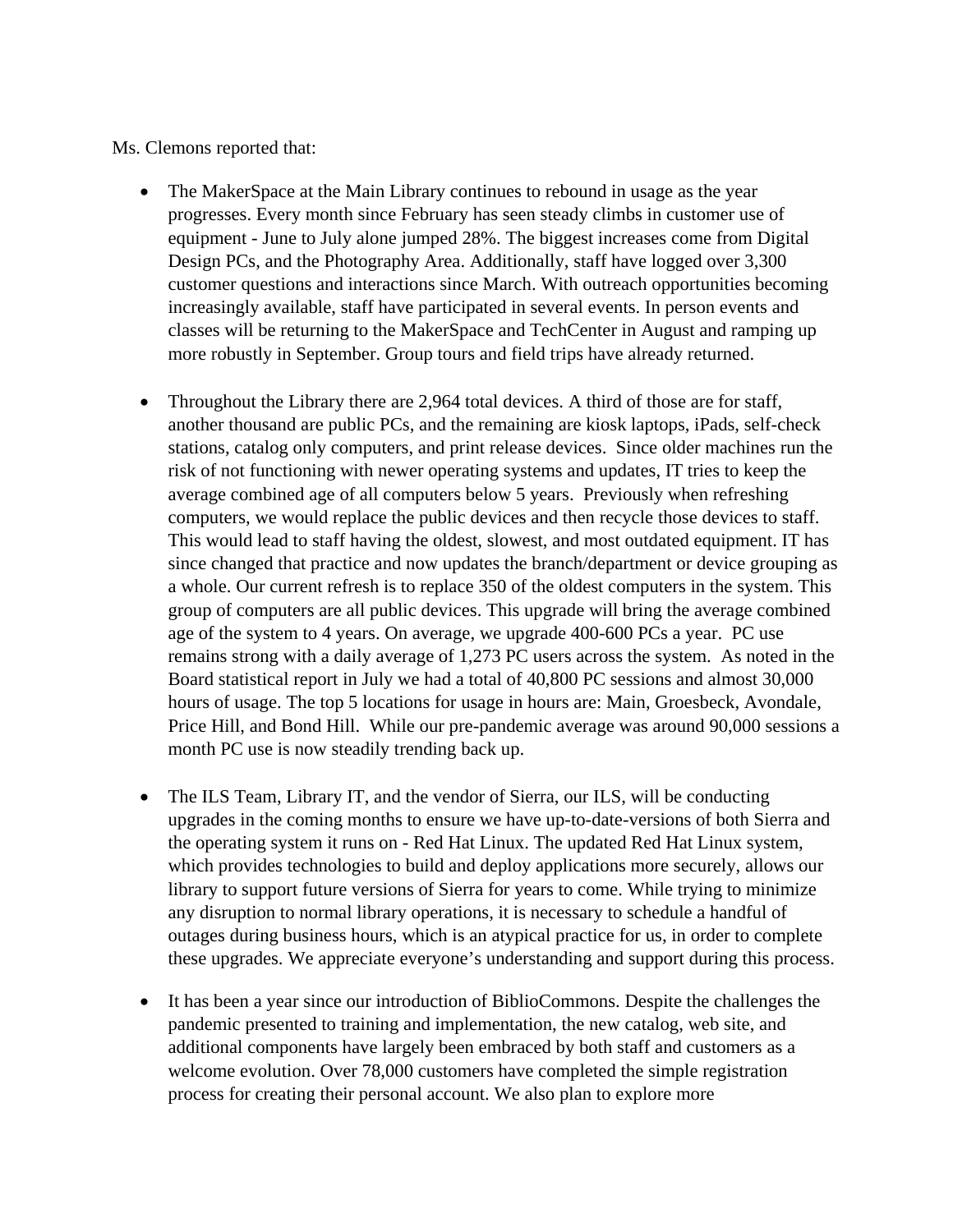of BiblioCommons' potential for engagement as well as continue to assess different parts of the service and make improvements.

## *CONSENT AGENDA ITEMS*

Mrs. LaMacchia moved the Board approve the consent agenda as follows:

- Minutes of the Regular Meeting held June 8, 2021.
- Monthly Financial Reports for the periods ending June 30, 2021 and July 31, 2021.
- Marketing Board Report June 2021 and July 2021.
- Contributions, Gifts, and Donations June 1, 2021 July 31, 2021

| CONTRIBUTIONS, GIFTS, AND DONATIONS RECEIVED GREATER THAN \$1000 |  |                                                                                                                                                                                                            |                               |  |  |
|------------------------------------------------------------------|--|------------------------------------------------------------------------------------------------------------------------------------------------------------------------------------------------------------|-------------------------------|--|--|
|                                                                  |  |                                                                                                                                                                                                            |                               |  |  |
|                                                                  |  |                                                                                                                                                                                                            |                               |  |  |
|                                                                  |  | Marge and Charles Schott Foundation - Discover Summer                                                                                                                                                      | 60,000.00                     |  |  |
|                                                                  |  |                                                                                                                                                                                                            | 5.442.89                      |  |  |
|                                                                  |  | Andrew Jergens - Discover Summer                                                                                                                                                                           | 20,000.00                     |  |  |
|                                                                  |  | Support for Programs                                                                                                                                                                                       | 30,000.00                     |  |  |
|                                                                  |  | June 1, 2021 - July 31, 2021<br>$6/16/2021$ Library Foundation<br>6/22/2021 Greater Cinti Chinese Cultural Exchange Association<br>7/12/2021 Library Foundation<br>7/13/2021 Friends of the Public Library | Support for Library Materials |  |  |

• Personnel Change Report reflects changes through July 10, 2021.

|               | <b>Personnel Change Report</b> |                  |                    |            |              |                       |  |
|---------------|--------------------------------|------------------|--------------------|------------|--------------|-----------------------|--|
| <b>ACTION</b> | <b>FULL NAME</b>               | <b>JOB TITLE</b> | <b>AGENCY</b>      | <b>FTE</b> | <b>GRADE</b> | <b>EFFECTIVE DATE</b> |  |
|               | Ruffin,                        |                  | <b>Forest Park</b> |            |              |                       |  |
| Appointment   | Carissa L                      | Shelver          | Branch             | 0.30       | 01           | 05/16/2021            |  |
|               | Tibbitts,                      |                  | Outreach           |            |              |                       |  |
| Appointment   | Samantha A                     | Shelver          | Services           | 1.00       | 01           | 05/16/2021            |  |
|               |                                |                  | Sorting &          |            |              |                       |  |
|               | Wolfley,                       |                  | <b>Materials</b>   |            |              |                       |  |
| Appointment   | <b>Boris E</b>                 | Shelver          | Retrieval          | 0.60       | 01           | 05/16/2021            |  |
|               |                                |                  | Symmes             |            |              |                       |  |
|               | Bandaru,                       |                  | Township           |            |              |                       |  |
| Appointment   | Ravi                           | Shelver          | <b>Branch</b>      | 0.30       | 01           | 05/16/2021            |  |
|               | Courtney,                      |                  | Anderson           |            |              |                       |  |
| Appointment   | Riley M                        | Shelver          | <b>Branch</b>      | 0.30       | 01           | 05/16/2021            |  |
|               | Hein, Natalie                  |                  | Anderson           |            |              |                       |  |
| Appointment   | M                              | Shelver          | Branch             | 0.30       | 01           | 05/16/2021            |  |
|               | Lapp, Anna                     |                  |                    |            |              |                       |  |
| Appointment   | M                              | Youth Librarian  | Avondale Branch    | 1.00       | 07           | 05/16/2021            |  |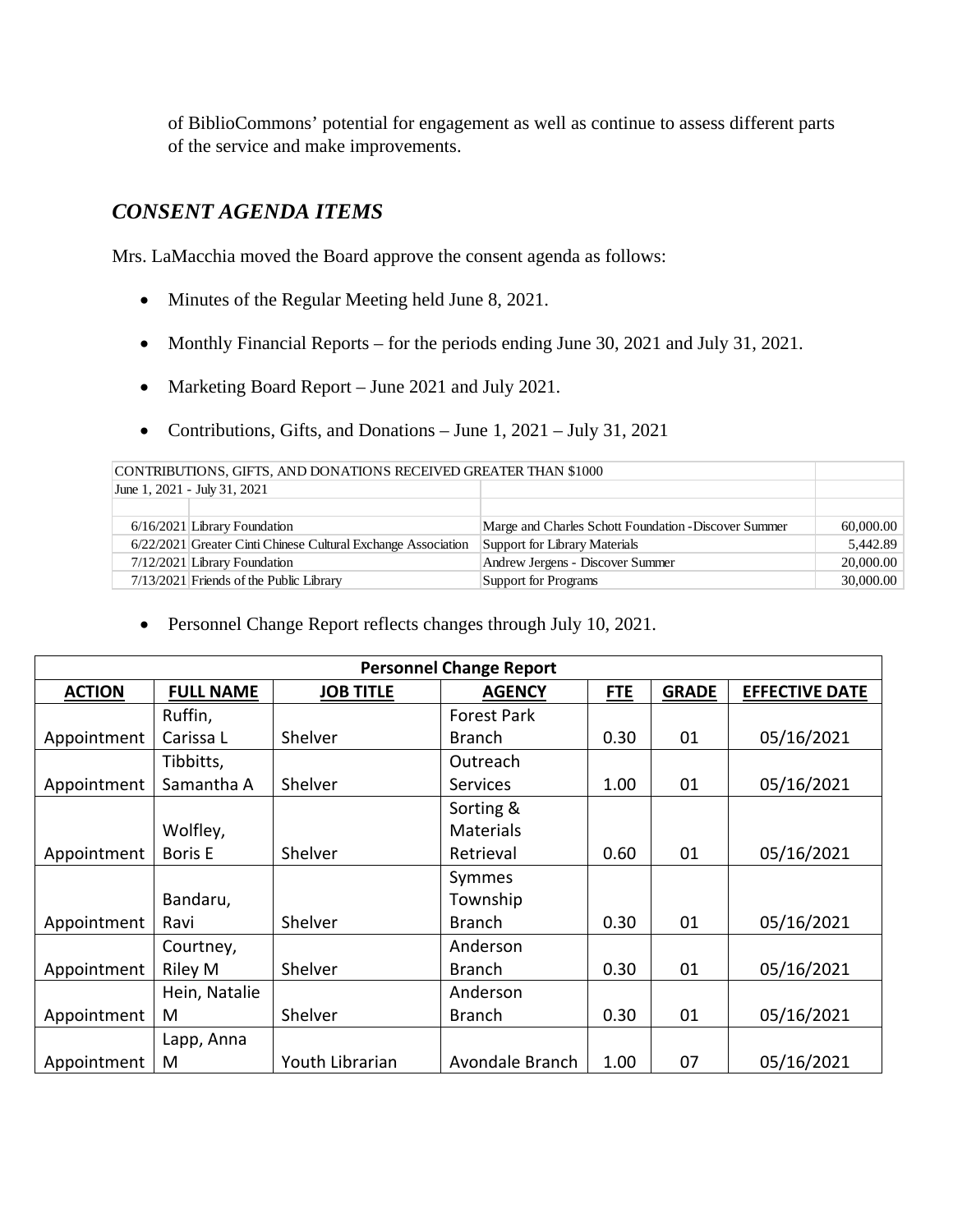|               |                    |                       | <b>Personnel Change Report</b> |            |              |                       |
|---------------|--------------------|-----------------------|--------------------------------|------------|--------------|-----------------------|
| <b>ACTION</b> | <b>FULL NAME</b>   | <b>JOB TITLE</b>      | <b>AGENCY</b>                  | <b>FTE</b> | <b>GRADE</b> | <b>EFFECTIVE DATE</b> |
|               | Roy,               | Library Customer      |                                |            |              |                       |
| Appointment   | Alexzandra C       | Adviser               | <b>Bond Hill Branch</b>        | 0.50       | 04           | 05/16/2021            |
|               | Collins, Lydia     |                       | Westwood                       |            |              |                       |
| Appointment   | Е                  | <b>Monitor Mentor</b> | <b>Branch</b>                  | 0.375      | 07           | 05/16/2021            |
|               |                    |                       | Symmes                         |            |              |                       |
|               | Whalen,            |                       | Township                       |            |              |                       |
| Appointment   | Jude S             | Shelver               | <b>Branch</b>                  | 0.30       | 01           | 05/16/2021            |
|               |                    |                       |                                |            |              |                       |
|               | Schlageck,         | Library Customer      |                                |            |              |                       |
| Appointment   | Karla J            | Adviser               | Oakley Branch<br>North Central | 0.50       | 04           | 05/16/2021            |
|               | Custer,<br>Grace A | Shelver               | <b>Branch</b>                  | 0.30       | 01           |                       |
| Appointment   |                    |                       | Westwood                       |            |              | 05/30/2021            |
| Appointment   | James, Cara<br>M   | Shelver               | <b>Branch</b>                  | 0.30       | 01           | 05/30/2021            |
|               | Madden,            | <b>Special Events</b> |                                |            |              |                       |
| Appointment   | Laura D            | Coordinator           | Lifelong Learning              | 1.00       | 08           | 05/30/2021            |
|               |                    |                       |                                |            |              |                       |
|               | Meurer,            | Library Customer      | Sharonville                    |            |              |                       |
| Appointment   | Annette B          | Adviser               | <b>Branch</b>                  | 0.60       | 04           | 05/30/2021            |
|               | Cardinal,          | Library Customer      | Sharonville                    |            |              |                       |
| Appointment   | Julia B            | Adviser               | <b>Branch</b>                  | 0.60       | 04           | 05/30/2021            |
|               |                    |                       |                                |            |              |                       |
|               | Rakushin,          | Library Customer      | <b>Forest Park</b>             |            |              |                       |
| Appointment   | Jessica H          | Adviser               | <b>Branch</b>                  | 0.50       | 04           | 05/30/2021            |
| Appointment   | Liff, Erica J      | Shelver               | <b>Blue Ash Branch</b>         | 0.30       | 01           | 05/30/2021            |
|               | Allaire,           |                       | Deer Park                      |            |              |                       |
| Appointment   | Margaret A         | Shelver               | <b>Branch</b>                  | 0.30       | 01           | 05/30/2021            |
|               | Bois, Patrick      |                       |                                |            |              |                       |
| Appointment   | A                  | Shelver               | Loveland Branch                | 0.30       | 01           | 06/13/2021            |
|               |                    |                       | Sorting &                      |            |              |                       |
|               |                    |                       | Materials                      |            |              |                       |
| Appointment   | Gueye, Deya        | Shelver               | Retrieval                      | 0.50       | 01           | 06/13/2021            |
|               |                    |                       |                                |            |              |                       |
|               | Lambing,           | Library Customer      | College Hill                   |            |              |                       |
| Appointment   | Treva J            | Adviser               | <b>Branch</b>                  | 0.50       | 04           | 06/13/2021            |
|               | Stiggers, Kira     | Library Customer      | Forest Park                    |            |              |                       |
| Appointment   | M                  | Adviser               | <b>Branch</b>                  | 0.50       | 04           | 06/13/2021            |
|               | Tehan, Amy         |                       |                                |            |              |                       |
| Appointment   | К                  | <b>Monitor Mentor</b> | Price Hill Branch              | 0.375      | 07           | 06/13/2021            |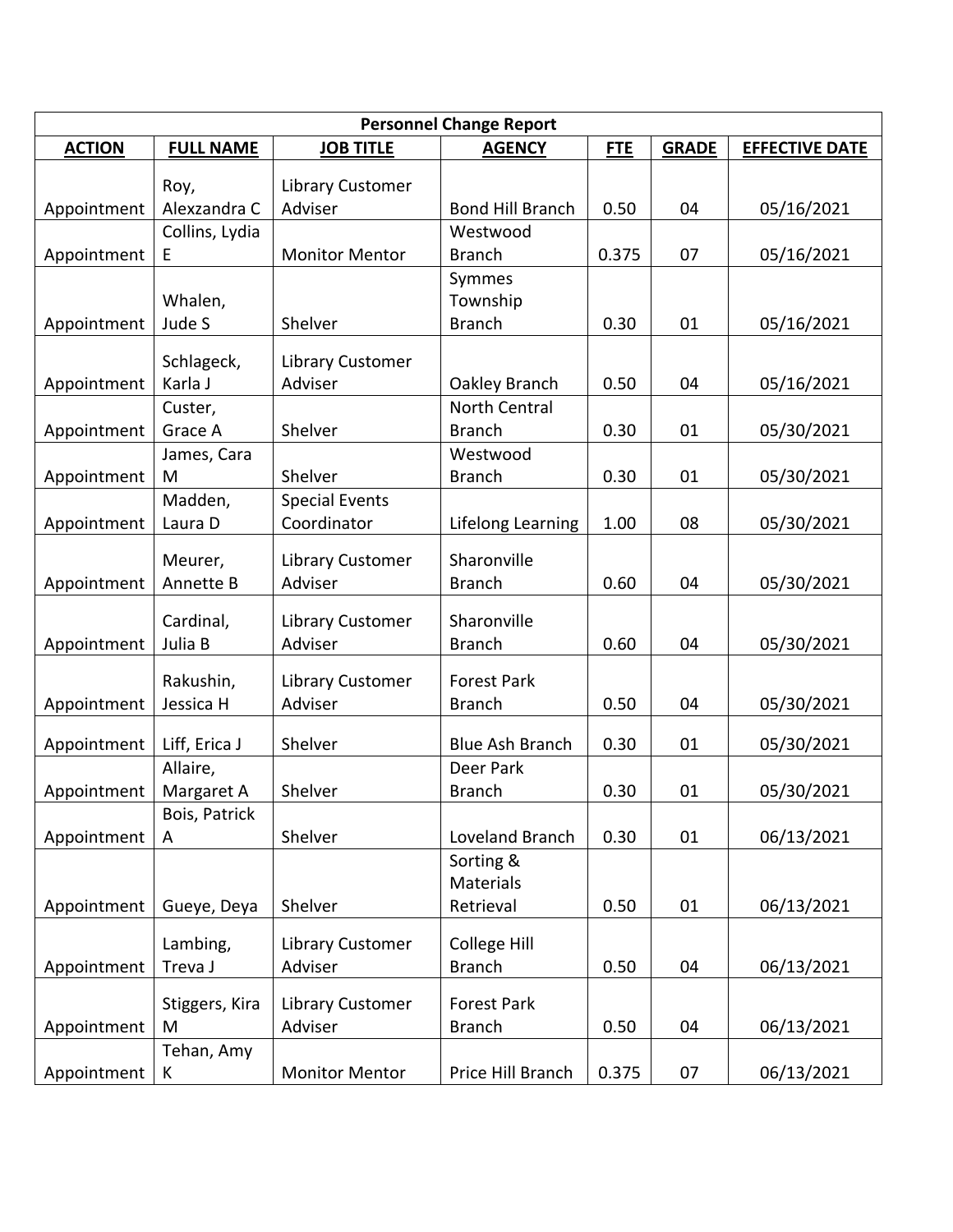| <b>Personnel Change Report</b> |                         |                             |                        |            |              |                       |
|--------------------------------|-------------------------|-----------------------------|------------------------|------------|--------------|-----------------------|
| <b>ACTION</b>                  | <b>FULL NAME</b>        | <b>JOB TITLE</b>            | <b>AGENCY</b>          | <b>FTE</b> | <b>GRADE</b> | <b>EFFECTIVE DATE</b> |
|                                | Jones, Lesley           | Library Customer            |                        |            |              |                       |
| Appointment                    | A                       | Adviser                     | Price Hill Branch      | 0.60       | 04           | 06/13/2021            |
|                                |                         |                             | Symmes                 |            |              |                       |
|                                | Severtson,              |                             | Township               |            |              |                       |
| Appointment                    | Olivia G                | Shelver                     | <b>Branch</b>          | 0.30       | 01           | 06/13/2021            |
|                                | Ferello,                |                             |                        |            |              |                       |
| Appointment                    | Taylor M                | Shelver                     | Madeira Branch         | 0.30       | 01           | 06/27/2021            |
|                                | Krishnan,               |                             |                        |            |              |                       |
| Appointment                    | Ashwini                 | Shelver                     | Madeira Branch         | 0.30       | 01           | 06/27/2021            |
|                                |                         |                             | Symmes                 |            |              |                       |
|                                | Miller,                 |                             | Township               |            |              |                       |
| Appointment                    | Catherine M             | Shelver                     | <b>Branch</b>          | 0.30       | 01           | 06/27/2021            |
|                                | Petro, Jacob            | Library Customer            |                        |            |              |                       |
| Appointment                    | D                       | Adviser                     | Madeira Branch         | 0.60       | 04           | 06/27/2021            |
|                                | Bairnsfather,           |                             |                        |            |              |                       |
| Appointment                    | Avery M                 | Shelver                     | Madeira Branch         | 0.30       | 01           | 06/27/2021            |
|                                | Jones, Alexa            |                             | Groesbeck              |            |              |                       |
| Appointment                    | M                       | Shelver                     | <b>Branch</b>          | 0.30       | 01           | 06/27/2021            |
|                                |                         |                             | Symmes                 |            |              |                       |
|                                | Kist, Emma              |                             | Township               |            |              |                       |
| Appointment                    | M                       | Shelver                     | <b>Branch</b>          | 0.30       | 01           | 06/27/2021            |
|                                |                         |                             | Sorting &              |            |              |                       |
| Appointment                    | Meerscheidt,<br>John L  |                             | Materials<br>Retrieval | 0.50       | 01           | 06/27/2021            |
|                                | Sullivan,               | Page                        |                        |            |              |                       |
| Appointment                    | Jasmine I               | Shelver                     | Harrison Branch        | 0.30       | 01           | 06/27/2021            |
|                                |                         |                             | Sorting &              |            |              |                       |
|                                | Cash, Henry             |                             | <b>Materials</b>       |            |              |                       |
| Appointment                    | D                       | Shelver                     | Retrieval              | 0.60       | 01           | 06/27/2021            |
|                                |                         |                             |                        |            |              |                       |
|                                |                         | Library Customer<br>Adviser | <b>Blue Ash Branch</b> | 1.00       | 04           |                       |
| Appointment                    | Fritz, Mary L<br>Smith, |                             | Groesbeck              |            |              | 06/27/2021            |
| Appointment                    | Kamyah T                | Shelver                     | <b>Branch</b>          | 0.30       | 01           | 06/27/2021            |
|                                |                         |                             |                        |            |              |                       |
|                                | Motz, Sophia            |                             | Green Township         |            |              |                       |
| Appointment                    | R                       | Shelver                     | <b>Branch</b>          | 0.30       | 01           | 06/27/2021            |
|                                |                         |                             | Groesbeck              |            |              |                       |
| Appointment                    | Song, Yumi              | Shelver                     | <b>Branch</b>          | 0.30       | 01           | 06/27/2021            |
|                                | Hart, Kaitlyn           |                             |                        |            |              |                       |
| Appointment                    | E                       | Shelver                     | Harrison Branch        | 0.30       | 01           | 06/27/2021            |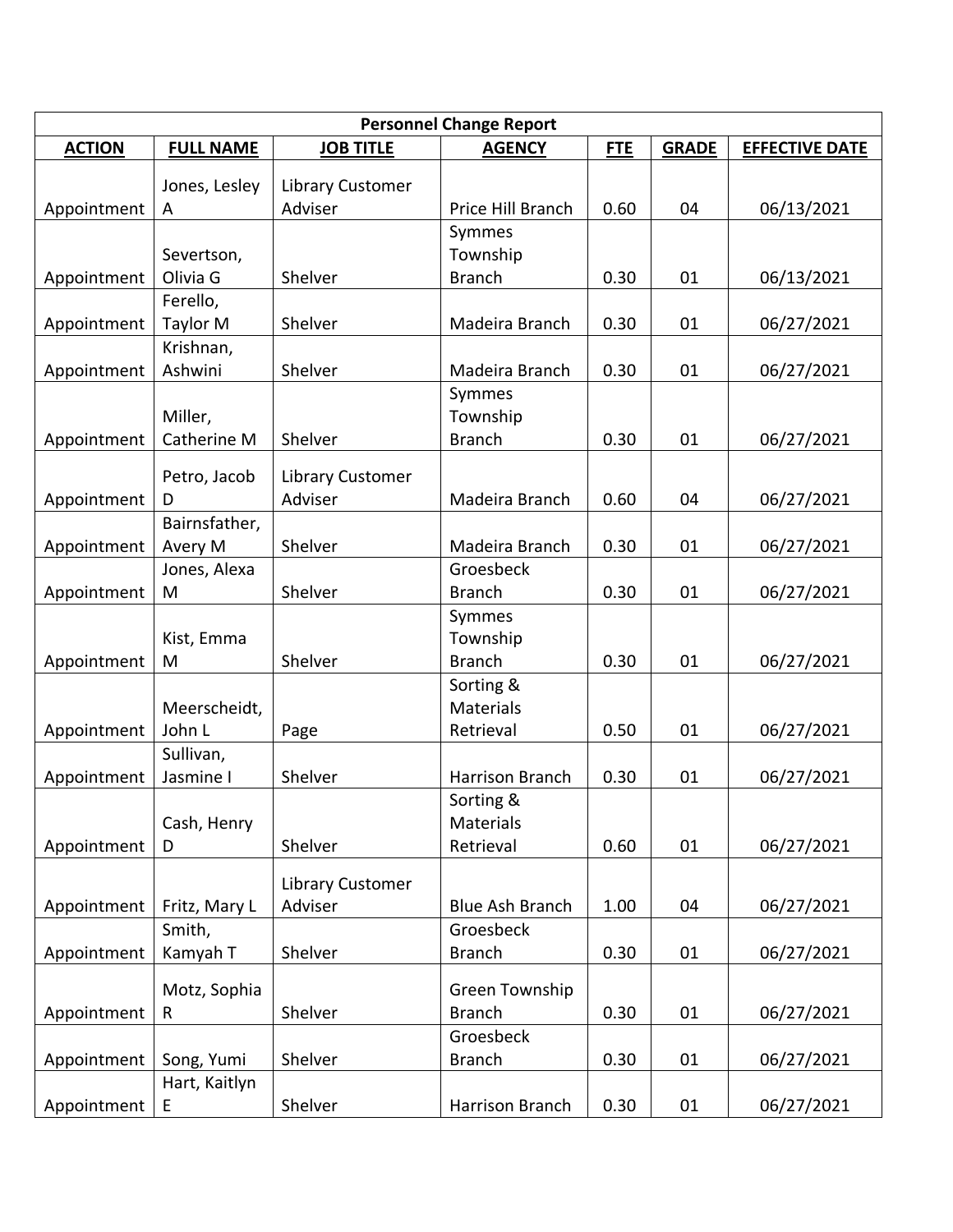| <b>Personnel Change Report</b> |                                 |                                       |                                   |            |              |                       |
|--------------------------------|---------------------------------|---------------------------------------|-----------------------------------|------------|--------------|-----------------------|
| <b>ACTION</b>                  | <b>FULL NAME</b>                | <b>JOB TITLE</b>                      | <b>AGENCY</b>                     | <b>FTE</b> | <b>GRADE</b> | <b>EFFECTIVE DATE</b> |
|                                | Linder,                         |                                       | Sorting &<br>Materials            |            |              |                       |
| Appointment                    | Maxwell A                       | Sorter                                | Retrieval                         | 0.50       | 01           | 06/27/2021            |
|                                | Thevenot,<br>Madelyn O          | Library Customer<br>Adviser           | Pleasant Ridge<br><b>Branch</b>   | 0.50       | 04           | 06/27/2021            |
| Appointment                    |                                 |                                       |                                   |            |              |                       |
| Appointment                    | Burnett,<br>Danielle L          | Library Customer<br>Adviser           | West End Branch                   | 1.00       | 04           | 06/27/2021            |
| Appointment                    | Niemeyer,<br>Kathryn R          | Library Customer<br>Adviser           | Madeira Branch                    | 0.60       | 04           | 06/13/2021            |
|                                |                                 |                                       |                                   |            |              |                       |
| Appointment                    | Warman,<br>Pamela B             | Library Customer<br>Adviser           | <b>Hyde Park</b><br><b>Branch</b> | 0.50       | 04           | 06/27/2021            |
| Appointment                    | Ludke, Isaac<br>B               | Shelver                               | Delhi Township<br><b>Branch</b>   | 0.30       | 01           | 05/16/2021            |
|                                | Rapoport,                       |                                       |                                   |            |              |                       |
| Appointment                    | Dahlia S                        | Shelver                               | <b>Blue Ash Branch</b>            | 0.30       | 01           | 05/30/2021            |
| Appointment                    | Bolt Dibari,<br>Mary J          | <b>Customer Service</b><br>Substitute | Service                           | 0.725      | 04           | 05/16/2021            |
| Change                         | Barton,<br>Meredith L           | <b>Library Customer</b><br>Adviser    | Sharonville<br><b>Branch</b>      | 1.00       | 04           | 05/30/2021            |
| Change                         | Mullins,<br>Rebecca A           | <b>Library Customer</b><br>Adviser    | Reading Branch                    | 1.00       | 04           | 06/27/2021            |
|                                | Spaulding,                      | <b>Library Customer</b>               | Virtual<br>Information            |            |              |                       |
| Change                         | Whitney A                       | Adviser                               | Center                            | 1.00       | 04           | 06/27/2021            |
| Change                         | Hennessey,<br><b>Brittany M</b> | <b>Library Customer</b><br>Adviser    | Harrison Branch                   | 1.00       | 04           | 05/30/2021            |
| Change                         | Hogue,<br>Lemuel J              | Library Customer<br>Adviser           | Popular Library                   | 0.60       | 04           | 06/27/2021            |
| Change                         | Blackmer,<br>Geneva C           | Library Customer<br>Adviser           | <b>Clifton Branch</b>             | 0.50       | 04           | 06/13/2021            |
| Change                         | Ward, Sheila<br>M               | Library Customer<br>Adviser           | Price Hill Branch                 | 1.00       | 04           | 05/30/2021            |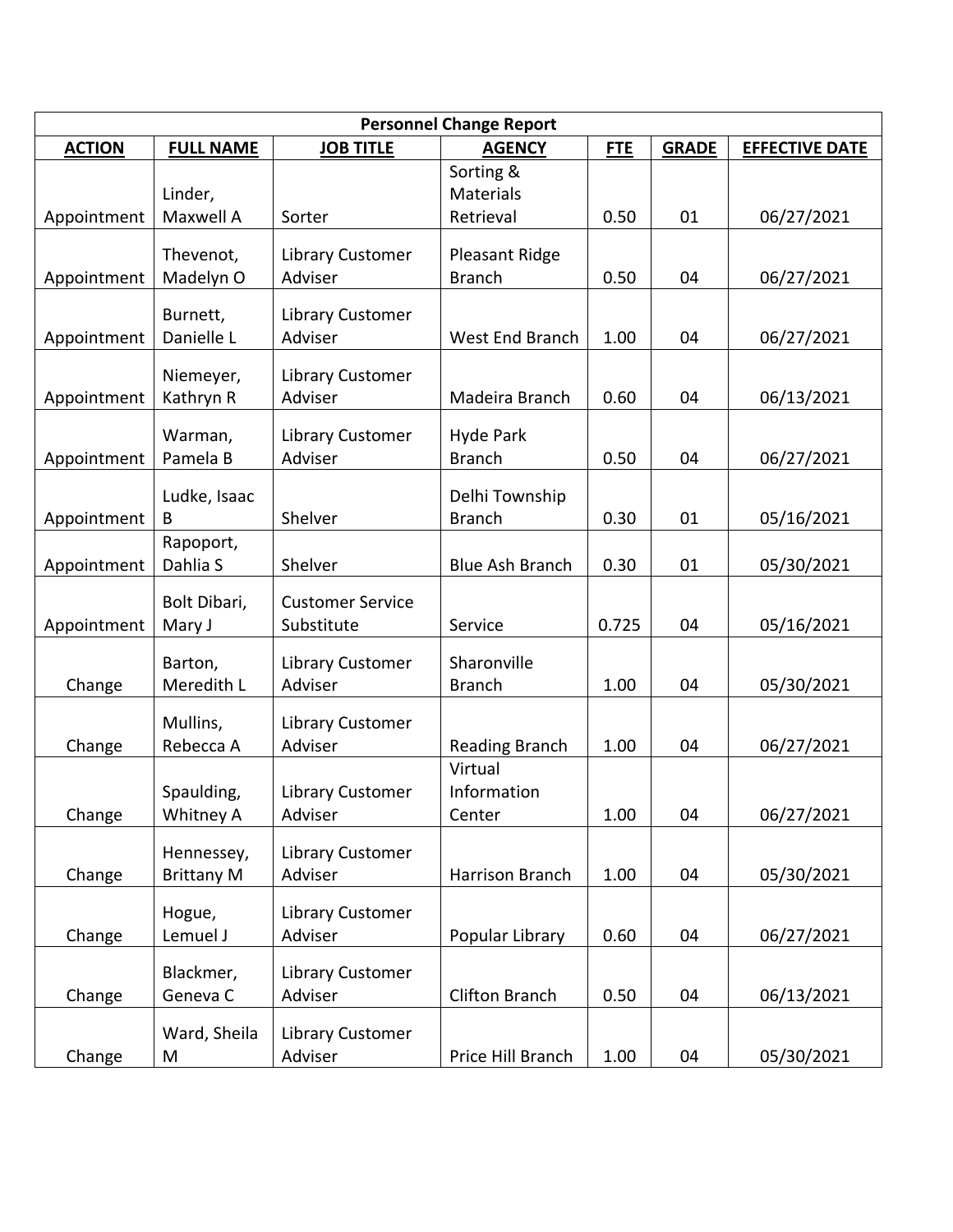| <b>Personnel Change Report</b> |                                |                                              |                                  |            |              |                       |
|--------------------------------|--------------------------------|----------------------------------------------|----------------------------------|------------|--------------|-----------------------|
| <b>ACTION</b>                  | <b>FULL NAME</b>               | <b>JOB TITLE</b>                             | <b>AGENCY</b>                    | <b>FTE</b> | <b>GRADE</b> | <b>EFFECTIVE DATE</b> |
| Change                         | Davis, Kristin<br>K            | Library Customer<br>Adviser                  | Mt. Washington<br><b>Branch</b>  | 0.50       | 04           | 06/27/2021            |
| Change                         | Kim,<br>Yungeun                | Homework Help &<br>Enrichment<br>Support     | Pleasant Ridge<br><b>Branch</b>  | 0.30       | 01           | 06/27/2021            |
| Change                         | Lewis,<br>Angela M             | Library Customer<br>Specialist               | Harrison Branch                  | 1.00       | 05           | 06/13/2021            |
| Departure                      | McCann,<br>Marjorie A.         | Library Customer<br>Adviser                  | Anderson<br><b>Branch</b>        | 1.00       | 04           | 06/17/2021            |
| Departure                      | Smith, Paul<br>M.              | Shelver                                      | Outreach<br>Services             | 0.50       | 01           | 05/21/2021            |
| Departure                      | Hughes-<br>Gartin,<br>Jayme F. | <b>Library Customer</b><br>Adviser           | Monfort Heights<br><b>Branch</b> | 1.00       | 04           | 05/22/2021            |
| Departure                      | Shakespeare,<br>Simon C.       | Graphics/Video<br>Specialist                 | Marketing                        | 1.00       | 07           | 05/27/2021            |
| Departure                      | Riney,<br>Meredith H.          | <b>Customer Service</b><br>Substitute        | Service                          | 0.725      | 04           | 05/28/2021            |
| Departure                      | Froehle,<br>Joseph A.          | <b>HVAC Technician</b>                       | <b>HVAC Services</b>             | 1.00       | 06           | 06/17/2021            |
| Departure                      | Webb, Krista<br>M.             | Line Assistant<br><b>Physical Processing</b> | Cataloging &<br>Processing       | 1.00       | 02           | 06/24/2021            |
| Departure                      | Hubbard,<br>Stephona J.        | <b>Library Customer</b><br>Adviser           | Sharonville<br><b>Branch</b>     | 0.60       | 04           | 07/03/2021            |
| Departure                      | Lomack,<br>Simone D.           | <b>Library Customer</b><br>Adviser           | Monfort Heights<br><b>Branch</b> | 0.50       | 04           | 07/03/2021            |
| Departure                      | McQueen,<br>Breana N.          | Teen Librarian                               | Groesbeck<br><b>Branch</b>       | 1.00       | 07           | 07/09/2021            |
| Departure                      | Barnes,<br>Ethan E.            | Lifelong Learning<br>Specialist              | Lifelong Learning                | 1.00       | 06           | 07/16/2021            |
| Departure                      | Liu, Wei J.                    | <b>Public Safety</b><br>Manager              | <b>Public Safety</b>             | 1.00       | 10           | 07/23/2021            |
| Departure                      | Sandmann,<br>Lisa I.           | Library Customer<br>Adviser                  | Popular Library                  | 0.60       | 04           | 06/18/2021            |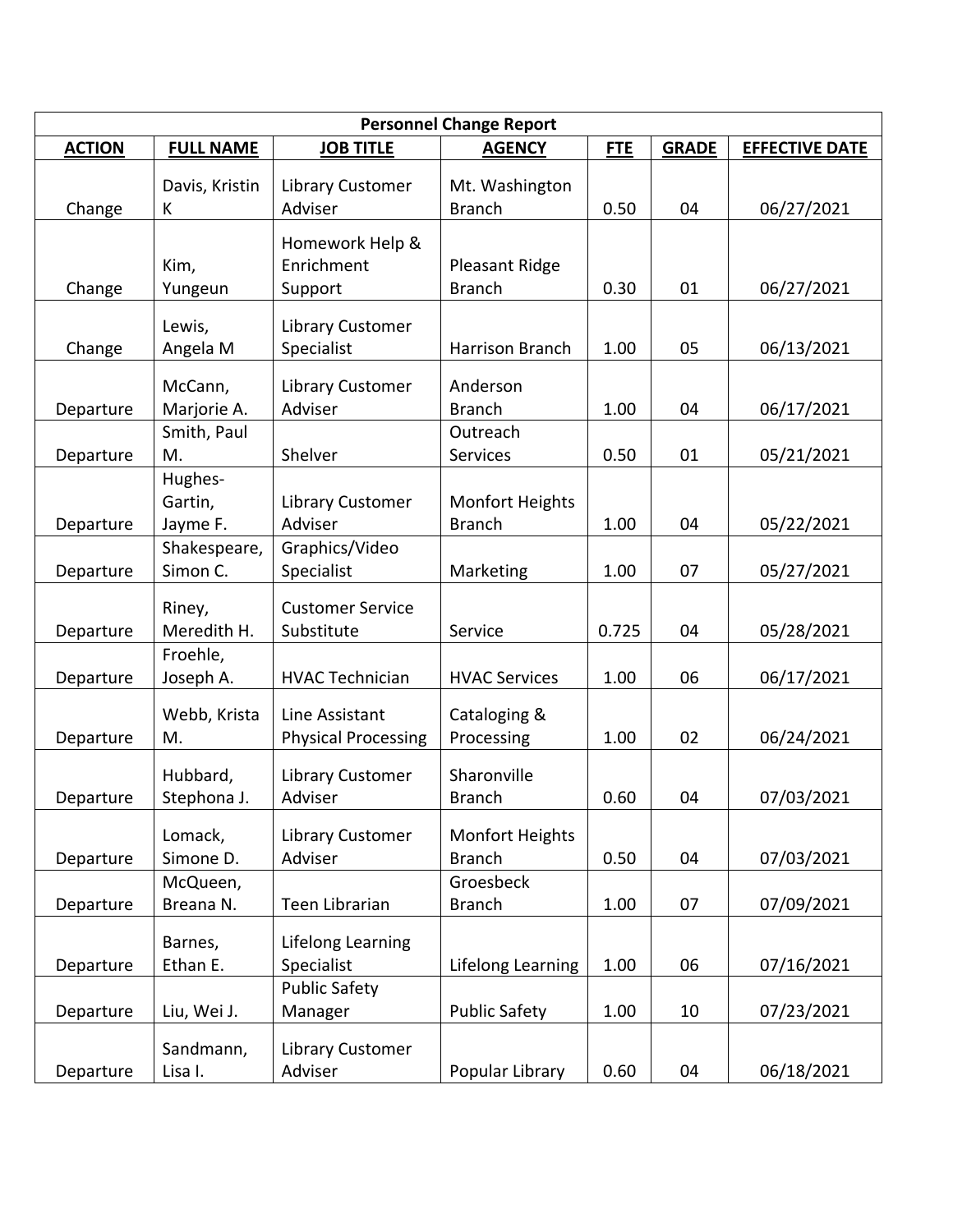| <b>Personnel Change Report</b> |                  |                                    |                       |            |              |                       |
|--------------------------------|------------------|------------------------------------|-----------------------|------------|--------------|-----------------------|
| <b>ACTION</b>                  | <b>FULL NAME</b> | <b>JOB TITLE</b>                   | <b>AGENCY</b>         | <b>FTE</b> | <b>GRADE</b> | <b>EFFECTIVE DATE</b> |
|                                | Sullivan,        | <b>Library Customer</b>            |                       |            |              |                       |
| Departure                      | Jennifer E.      | Adviser                            | <b>Clifton Branch</b> | 0.60       | 04           | 06/26/2021            |
|                                | Ferello,         |                                    |                       |            |              |                       |
| Departure                      | Taylor M.        | Shelver                            | Madeira Branch        | 0.30       | 01           | 06/29/2021            |
|                                |                  |                                    | Sorting &             |            |              |                       |
|                                | McGhee,          |                                    | <b>Materials</b>      |            |              |                       |
| Departure                      | Rachael G.       | Page                               | Retrieval             | 0.50       | 01           | 07/10/2021            |
|                                |                  |                                    | Sorting &             |            |              |                       |
|                                | Trester,         |                                    | <b>Materials</b>      |            |              |                       |
| Departure                      | Lauren V.        | Shelver                            | Retrieval             | 0.60       | 01           | 05/25/2021            |
|                                |                  |                                    | Virtual               |            |              |                       |
|                                | Luczyk,          | Library Customer                   | Information           |            |              |                       |
| Departure                      | Tycho G.         | Adviser                            | Center                | 1.00       | 04           | 05/21/2021            |
|                                | Mastrandrea      | <b>Library Customer</b>            |                       |            |              |                       |
| Departure                      | s, Phoebe A.     | Adviser                            | <b>Clifton Branch</b> | 0.50       | 04           | 05/28/2021            |
|                                |                  |                                    |                       |            |              |                       |
| Departure                      | Longeway,        | <b>Library Customer</b><br>Adviser | Cheviot Branch        | 0.50       | 04           | 07/14/2021            |
|                                | Alyssa M.        |                                    |                       |            |              |                       |
|                                | Hornsey,         | <b>Library Customer</b>            | <b>Hyde Park</b>      |            |              |                       |
| Departure                      | Elizabeth M.     | Adviser                            | <b>Branch</b>         | 0.50       | 04           | 05/19/2021            |
|                                |                  |                                    | Sorting &             |            |              |                       |
|                                | Daulton,         |                                    | <b>Materials</b>      |            |              |                       |
| Departure                      | Kelsea J.        | Sorter                             | Retrieval             | 1.00       | 01           | 06/10/2021            |
|                                | Sawyer,          | <b>Library Customer</b>            | Westwood              |            |              |                       |
| Departure                      | Anne M.          | Specialist                         | <b>Branch</b>         | 1.00       | 05           | 06/12/2021            |
|                                | Redding,         |                                    | Pleasant Ridge        |            |              |                       |
| Departure                      | Cole J.          | Shelver                            | <b>Branch</b>         | 0.30       | 01           | 06/12/2021            |
|                                |                  |                                    | Virtual               |            |              |                       |
|                                | Moll, Evelyn     | Library Customer                   | Information           |            |              |                       |
| Departure                      | А.               | Adviser                            | Center                | 0.60       | 04           | 06/15/2021            |
|                                |                  |                                    | Sorting &             |            |              |                       |
|                                | Lovette,         |                                    | Materials             |            |              |                       |
| Departure                      | Korrin E.        | Page                               | Retrieval             | 1.00       | 01           | 06/23/2021            |
|                                | Ludke, Isaac     |                                    | Delhi Township        |            |              |                       |
| Departure                      | В.               | Shelver                            | <b>Branch</b>         | 0.30       | 01           | 07/02/2021            |
|                                |                  |                                    |                       |            |              |                       |
|                                | Mayo, Marc       | <b>Library Customer</b>            |                       |            |              |                       |
| Departure                      | А.               | Adviser                            | Popular Library       | 1.00       | 04           | 07/06/2021            |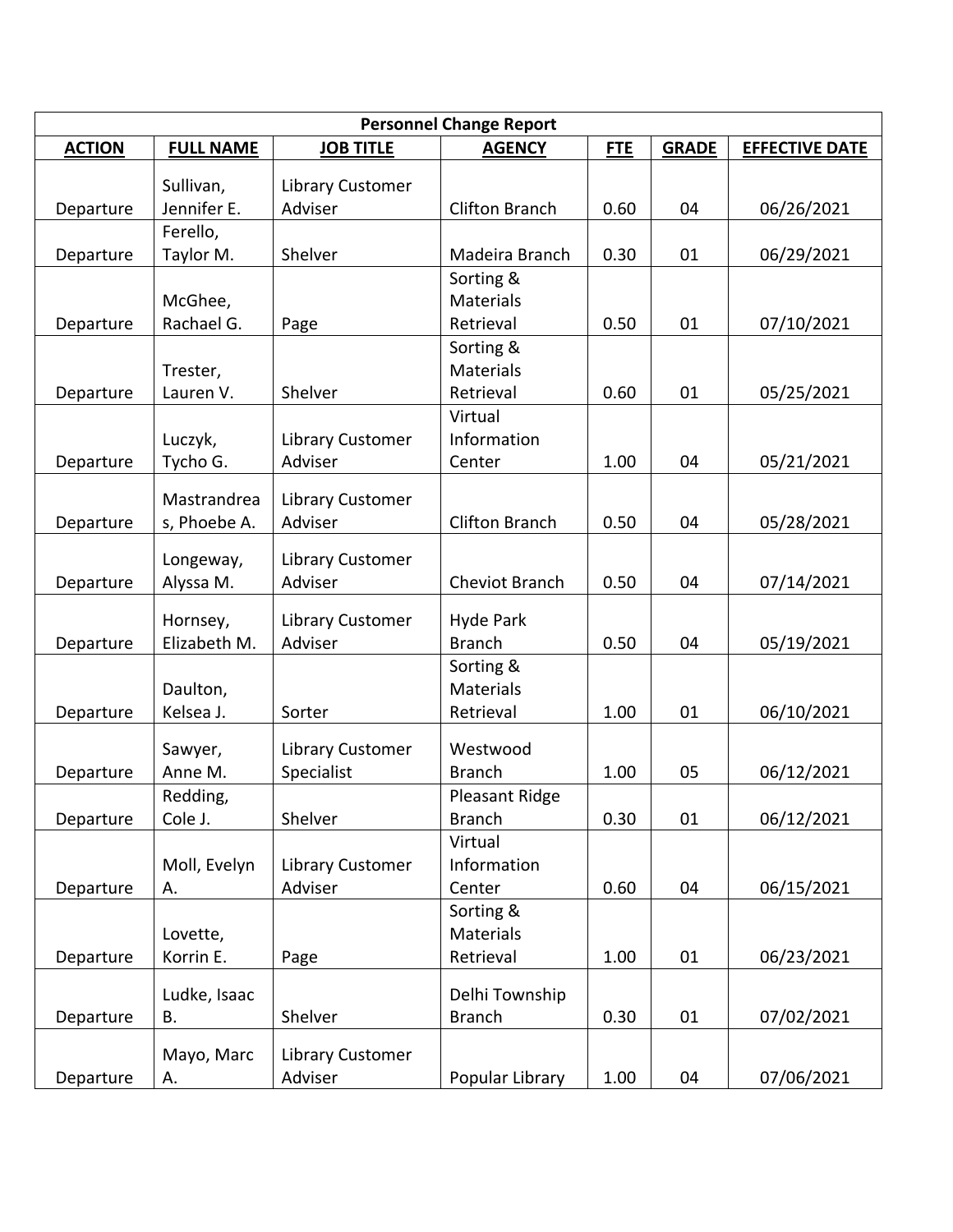| <b>Personnel Change Report</b> |                              |                             |                         |            |              |                       |
|--------------------------------|------------------------------|-----------------------------|-------------------------|------------|--------------|-----------------------|
| <b>ACTION</b>                  | <b>FULL NAME</b>             | <b>JOB TITLE</b>            | <b>AGENCY</b>           | <b>FTE</b> | <b>GRADE</b> | <b>EFFECTIVE DATE</b> |
|                                | Scholl,                      | Maintenance                 | Maintenance             |            |              |                       |
| Departure                      | Donald W.                    | Supervisor                  | Services                | 1.00       | 07           | 07/09/2021            |
|                                |                              |                             |                         |            |              |                       |
| Departure                      | Avila Turcios,<br>Fabiola J. | Library Customer<br>Adviser |                         | 0.50       | 04           | 07/24/2021            |
|                                |                              |                             | Popular Library         |            |              |                       |
|                                | Kier, Victoria               | Library Customer            | Anderson                |            |              |                       |
| Departure                      | S.                           | Adviser                     | <b>Branch</b>           | 0.60       | 04           | 06/14/2021            |
|                                | Barajas,                     |                             | Anderson                |            |              |                       |
| Departure                      | Fernanda                     | Shelver                     | <b>Branch</b>           | 0.30       | 01           | 06/04/2021            |
|                                | Fagan,                       |                             | Symmes                  |            |              |                       |
|                                | Marygrace                    |                             | Township                |            |              |                       |
| Departure                      | M.                           | Shelver                     | <b>Branch</b>           | 0.30       | 01           | 06/16/2021            |
|                                |                              | Maintenance                 |                         |            |              |                       |
|                                | Lane,                        | <b>Technician Entry</b>     | Maintenance             |            |              |                       |
| Departure                      | Benjamin R.                  | Level                       | Services                | 1.00       | 03           | 07/16/2021            |
|                                |                              |                             |                         |            |              |                       |
| Promotion                      |                              | <b>Library Customer</b>     |                         |            |              |                       |
|                                | Sellers, Lori                | Specialist                  | Oakley Branch           | 1.00       | 05           | 06/13/2021            |
|                                | Cooper,                      | <b>Library Customer</b>     | Mt. Washington          |            |              |                       |
| Promotion                      | Elizabeth A                  | Specialist                  | <b>Branch</b>           | 1.00       | 05           | 05/16/2021            |
|                                |                              |                             |                         |            |              |                       |
|                                | Wienburg,                    | Library Customer            |                         |            |              |                       |
| Promotion                      | Benjamin E                   | Specialist                  | Corryville Branch       | 1.00       | 05           | 06/13/2021            |
|                                |                              | <b>Library Customer</b>     |                         |            |              |                       |
| Promotion                      | Rife, Diane C                | Specialist                  | <b>Wyoming Branch</b>   | 1.00       | 05           | 06/27/2021            |
|                                |                              |                             |                         |            |              |                       |
|                                | Mercurio,                    | Library Customer            |                         |            |              |                       |
| Promotion                      | Christine D                  | Specialist                  | <b>Bond Hill Branch</b> | 1.00       | 05           | 05/30/2021            |
|                                | Ramsey, Julie                | <b>Library Customer</b>     |                         |            |              |                       |
| Promotion                      | A                            | Specialist                  | <b>Blue Ash Branch</b>  | 1.00       | 05           | 05/16/2021            |
|                                | Ceddia,                      |                             |                         |            |              |                       |
| Promotion                      | Elizabeth S                  | Youth Librarian             | Cheviot Branch          | 1.00       | 07           | 06/27/2021            |
|                                |                              |                             |                         |            |              |                       |
|                                |                              | <b>Library Customer</b>     |                         |            |              |                       |
| Promotion                      | Love, Julia                  | Specialist                  | Price Hill Branch       | 1.00       | 05           | 05/30/2021            |
|                                | Richards,                    |                             |                         |            |              |                       |
| Promotion                      | Taylor M                     | Youth Librarian             | Avondale Branch         | 1.00       | 07           | 05/16/2021            |
|                                | Stenz,                       | <b>Library Customer</b>     | Westwood                |            |              |                       |
|                                |                              |                             |                         |            |              |                       |
| Promotion                      | <b>Bradford G</b>            | Specialist                  | <b>Branch</b>           | 1.00       | 05           | 06/27/2021            |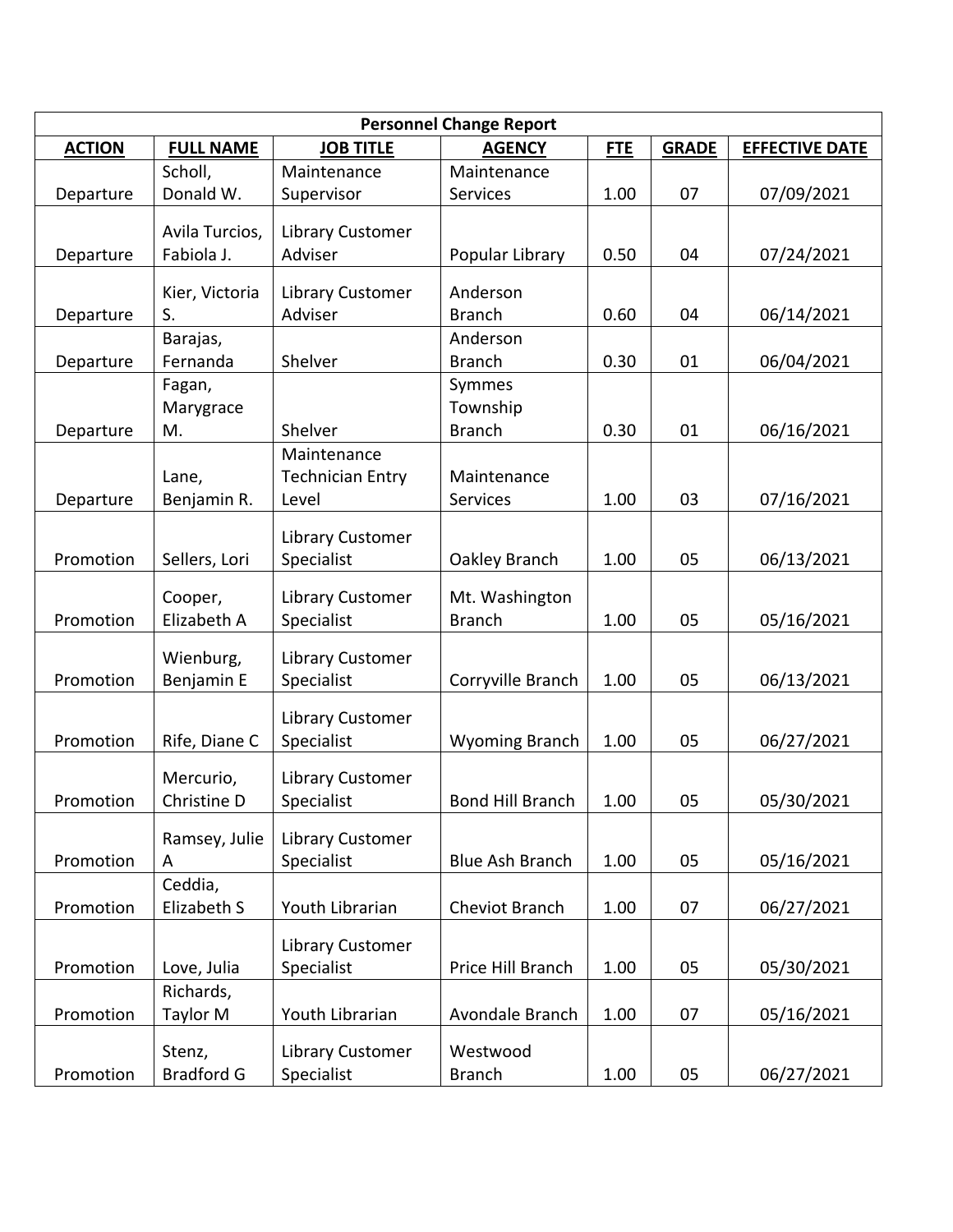| <b>Personnel Change Report</b> |                  |                             |                       |            |              |                       |
|--------------------------------|------------------|-----------------------------|-----------------------|------------|--------------|-----------------------|
| <b>ACTION</b>                  | <b>FULL NAME</b> | <b>JOB TITLE</b>            | <b>AGENCY</b>         | <b>FTE</b> | <b>GRADE</b> | <b>EFFECTIVE DATE</b> |
|                                | Ingram, Erin     |                             | <b>St Bernard</b>     |            |              |                       |
| Promotion                      | E                | Youth Librarian             | <b>Branch</b>         | 1.00       | 07           | 05/16/2021            |
|                                | Brown,           |                             |                       |            |              |                       |
| Promotion                      | Taylor D         | Youth Librarian             | Cheviot Branch        | 1.00       | 07           | 06/27/2021            |
|                                | DiLoreto,        | Library Customer            |                       |            |              |                       |
| Promotion                      | Erika            | Adviser                     | Popular Library       | 1.00       | 04           | 06/27/2021            |
|                                | Desiderio,       |                             |                       |            |              |                       |
| Promotion                      | Joseph F         | Youth Librarian             | Covedale Branch       | 1.00       | 07           | 06/13/2021            |
|                                |                  |                             |                       |            |              |                       |
| Promotion                      | Doan, Kyla A     | Library Customer<br>Adviser | Madeira Branch        | 0.60       | 04           | 05/30/2021            |
|                                |                  |                             |                       |            |              |                       |
|                                | Gerberick,       | TechCenter/Makers           | Techcenter /          |            |              |                       |
| Promotion                      | Zachary F        | pace Technician             | Makerspace            | 0.50       | 04           | 05/30/2021            |
|                                | Wyatt, Sarah     |                             | Mariemont             |            |              |                       |
| Promotion                      | C                | Youth Librarian             | <b>Branch</b>         | 1.00       | 07           | 05/16/2021            |
|                                | Deckman,         | Library Customer            |                       |            |              |                       |
| Promotion                      | Haley M          | Adviser                     | <b>Clifton Branch</b> | 0.50       | 04           | 05/30/2021            |
|                                |                  |                             |                       |            |              |                       |
|                                | Hallenberg,      | <b>Library Customer</b>     |                       |            |              |                       |
| Retirement                     | Albert L.        | Adviser                     | Popular Library       | 1.00       | 04           | 06/26/2021            |
|                                | Even,            | <b>Library Customer</b>     |                       |            |              |                       |
| Retirement                     | Jennifer L.      | Adviser                     | <b>Reading Branch</b> | 0.50       | 04           | 06/30/2021            |
|                                |                  |                             | Sorting &             |            |              |                       |
|                                | Blye, Tangye     |                             | Materials             |            |              |                       |
| Retirement                     | F.               | Shelver                     | Retrieval             | 1.00       | 01           | 07/23/2021            |
| 05/16/21 - 07/10/21            |                  |                             |                       |            |              |                       |

- Statistical Report for July 2021.
- Statistical Highlight Gimlet.
- Investment Report (summary of invested balances) as of July 31, 2021.

# Cincinnati and Hamilton County Public Library

# **Investment Summary as of July, 31, 2021**

| Amount           | Amount             |
|------------------|--------------------|
| As of 06/30/2021 | As of $07/31/2021$ |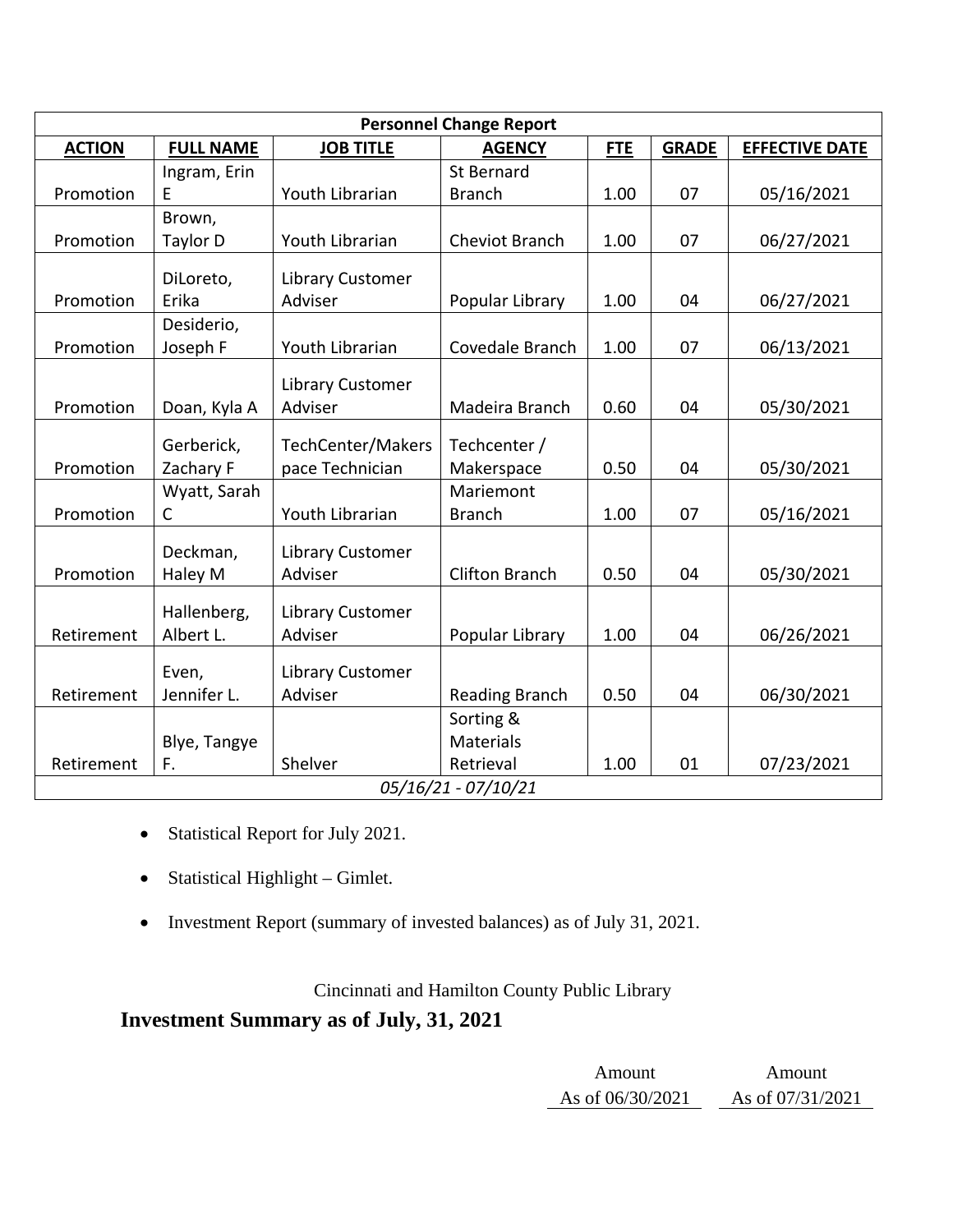| <b>Fifth Third Investment:</b>                      |                 |                 |  |  |  |
|-----------------------------------------------------|-----------------|-----------------|--|--|--|
| <b>General Fund</b>                                 | \$6,500,000.00  | \$6,500,000.00  |  |  |  |
| <b>Building and Repair</b>                          | \$14,993,000.00 | \$16,993,000.00 |  |  |  |
| <b>Total</b>                                        | \$21,493,000.00 | \$23,493,000.00 |  |  |  |
| <b>Fifth Third Operating Account:</b>               |                 |                 |  |  |  |
| <b>General Fund</b>                                 | 10,781,772.27   | 10,428,223.25   |  |  |  |
| <b>Insurance Reserve</b>                            | 230,000.00      | 230,000.00      |  |  |  |
| Special Revenue Funds                               | 1,119,588.42    | 1,071,690.56    |  |  |  |
| <b>Building and Repair</b>                          | 35,795,404.13   | 32,667,599.06   |  |  |  |
| <b>Permanent Trust Funds</b>                        | 1,408,489.83    | 1,398,704.54    |  |  |  |
| <b>Total</b>                                        | \$49,335,254.65 | \$45,796,217.41 |  |  |  |
| <b>STAR Ohio:</b>                                   |                 |                 |  |  |  |
| <b>Building and Repair</b>                          | 1,119,798.85    | 1,119,872.59    |  |  |  |
| <b>Total</b>                                        | \$1,119,798.85  | \$1,119,872.59  |  |  |  |
| <b>U.S. Bank Managed Investments (Trust Funds):</b> |                 |                 |  |  |  |
| <b>Total</b>                                        | \$6,772,444.00  | \$6,772,444.00  |  |  |  |
|                                                     | \$78,720,497.50 | \$77,181,534.00 |  |  |  |

Mr. Hendon seconded.

Voting for the motion: Ms. Allen, Ms. Clemons, Mr. Hendon, Ms. Kohnen, Mrs. LaMacchia, Ms. Redden…6 ayes. The motion carried. **(44-2021)**.

## *EXECUTIVE SESSION*

Ms. Kohnen moved that the Board go into Executive Session under ORC 121.22(G)(2) to discuss purchase of real property. Ms. Redden seconded

Voting for the motion: Ms. Allen, Ms. Clemons, Mr. Hendon, Ms. Kohnen, Mrs. LaMacchia, Ms. Redden…6 ayes. The motion carried. **(45-2021)**.

Ms. Redden moved that the Board exit Executive Session. Ms. Allen seconded.

Voting for the motion: Ms. Allen, Ms. Clemons, Mr. Hendon, Ms. Kohnen, Mrs. LaMacchia, Ms. Redden…6 ayes. The motion carried. **(46-2021)**.